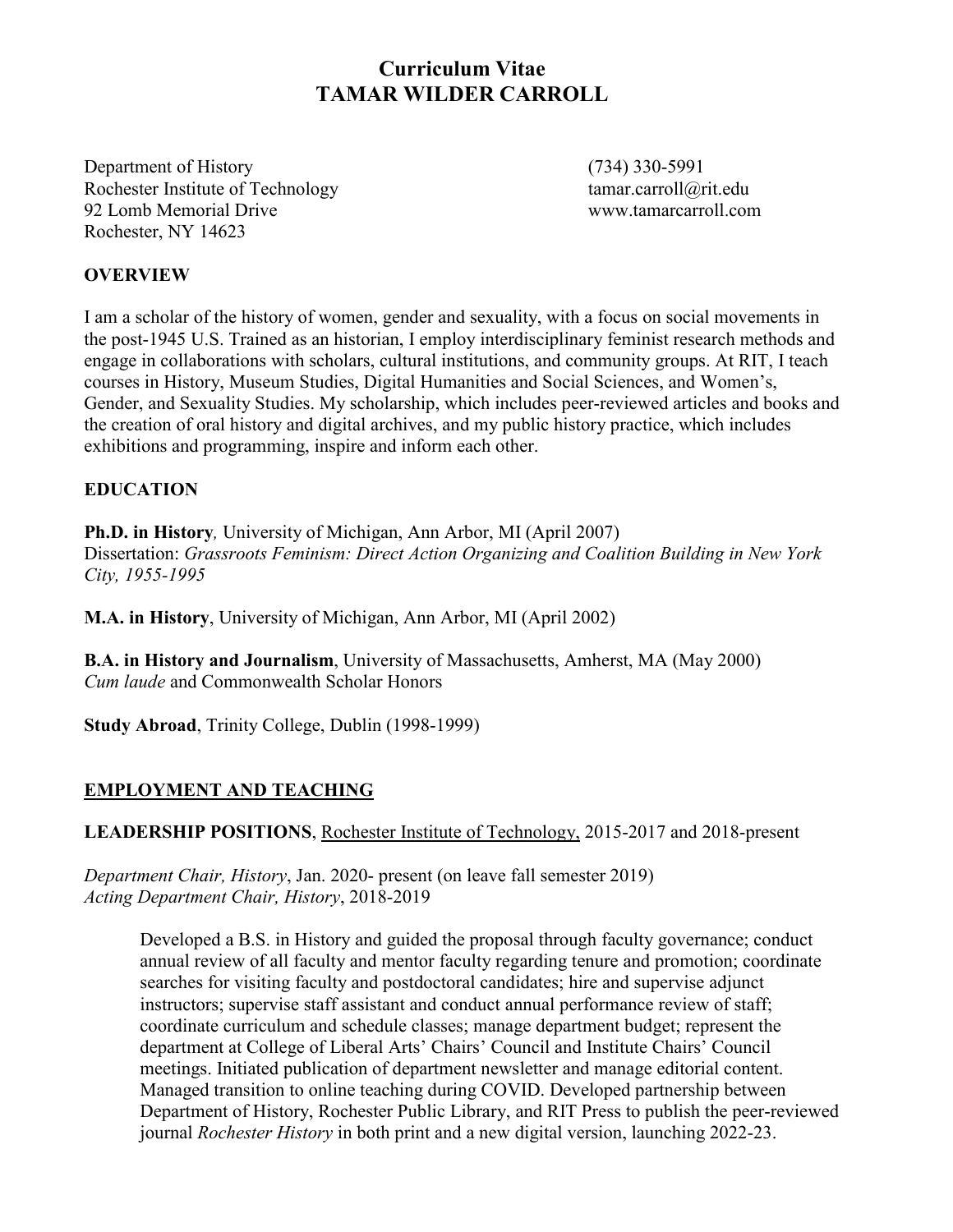*Program Director, Digital Humanities and Social Sciences*, 2015-2017 Developed interdisciplinary B.S. degree with coursework from the College of Liberal Arts, the College of Art and Design, and the Golisano College of Computing, and served as first program director; chaired administrative and curriculum committees, coordinated scheduling of courses in three colleges, recruited and advised majors; wrote publicity and marketing materials.

#### **TEACHING APPOINTMENTS**

*Associate Professor of History,* Rochester Institute of Technology, 2017-present *Faculty Affiliate,* Digital Humanities and Social Sciences, 2015-present *Faculty Affiliate*, Women's and Gender Studies, 2013-present *Faculty Affiliate,* Museum Studies, 2011-present; *Assistant Professor of History*, 2011-2017 Courses taught at RIT: Hist 190/WGST 290: US Women's and Gender History (lecture) Hist 191: History of the Family in the U.S. (lecture) DHSS 103: Ethics in the Digital Era (discussion-based course) Hist 290: U.S. History 1945-present (lecture) Hist 324: Oral History (community project-based course) MUSE 489: Museum Studies Research Methods (seminar)

*Visiting Assistant Professor of History*, College of the Holy Cross, 2010-2011

U.S. History 1890-1945 (lecture) U.S. History1945- present (lecture) Reagan's America (seminar)

*Visiting Assistant Professor of History*, Cornell University, 2008-2010

Women's Activism and Social Change in the Twentieth Century U.S. (writing seminar) Women's Leadership and Community Engagement (service learning seminar) The History of the Family in the U.S., 1600-present (lecture) Empire of Prisons/Prisoners of Empire (Telluride Summer Program Seminar)

*Visiting Assistant Professor,* History Department, University of Michigan, 2007-2008 The History of the War on Drugs in the U.S. and Latin America (seminar) U.S. History Since 1945 (lecture)

#### **SCHOLARSHIP**

#### **PEER-REVIEWED BOOKS**

Co-edited with Christine Kray and Hinda Mandell, *Nasty Women and Bad Hombres: Historical Reflections on the 2016 Presidential Election*, Rochester: University of Rochester Press, October 2018. Part of the Gender and Race in American History series.

**\***Reviewed in *History: The Journal of the Historical Association* and *Presidential Studies Quarterly.* Included in Selected Bibliography on Women and the Presidency by the Center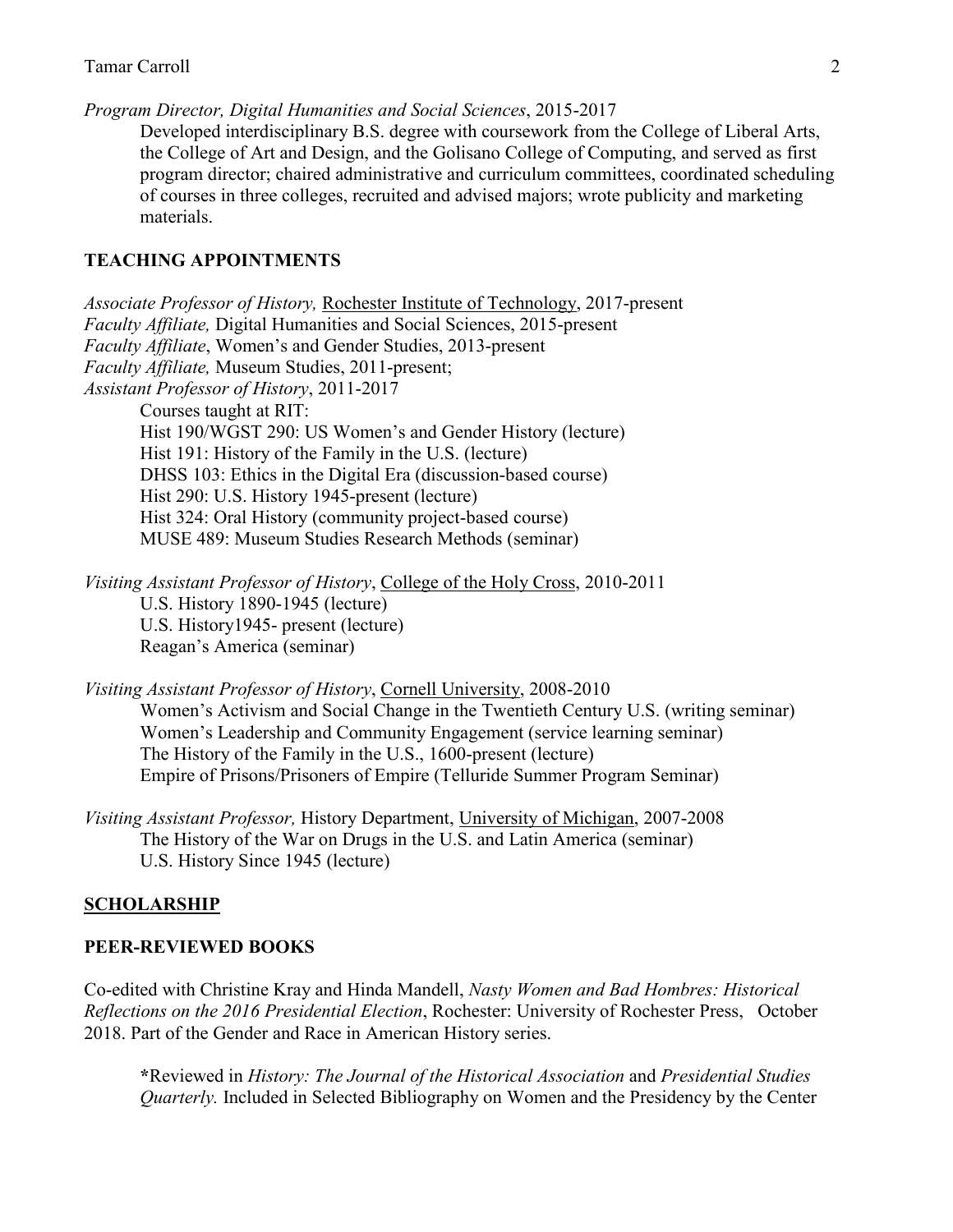for American Women and Politics, Rutgers University Eagleton Institute of Politics, [https://cawp.rutgers.edu/selected-bibliography-women-and-presidency.](https://cawp.rutgers.edu/selected-bibliography-women-and-presidency)

\*Excerpt published on the open-access, peer-reviewed blog *Nursing Clio*, <https://nursingclio.org/2018/11/06/public-memory-and-reproductive-justice-in-the-trump-era/>

*Mobilizing New York: AIDS, Antipoverty and Feminist Activism*. Chapel Hill: University of North Carolina Press, April 2015. Part of the Gender and American Culture Series.

\*Reviewed in *The American Historical Review, The Journal of American History*, *American Quarterly*, *The Journal of Women's History*, *Journal of the History of Sexuality*, *Signs: Journal of Women in Culture and Society*, *The Oral History Review, Women and Social Movements in the U.S., 1600-2000*, *New York History*, and *Gotham* 

\*Edited excerpts published in a three-part series on Gotham, the blog of the CUNY Graduate Center's Gotham Center for New York City History, available at: [http://www.gothamcenter.org/blog/to-help-people-learn-to-fight-new-york-citys](http://www.gothamcenter.org/blog/to-help-people-learn-to-fight-new-york-citys-mobilization-for-youth-and-the-origins-of-the-community-action-programs-of-the-war-on-poverty)[mobilization-for-youth-and-the-origins-of-the-community-action-programs-of-the-war-on](http://www.gothamcenter.org/blog/to-help-people-learn-to-fight-new-york-citys-mobilization-for-youth-and-the-origins-of-the-community-action-programs-of-the-war-on-poverty)[poverty,](http://www.gothamcenter.org/blog/to-help-people-learn-to-fight-new-york-citys-mobilization-for-youth-and-the-origins-of-the-community-action-programs-of-the-war-on-poverty) [http://www.gothamcenter.org/blog/all-of-that-is-what-feminism-is-to-me-building-a](http://www.gothamcenter.org/blog/all-of-that-is-what-feminism-is-to-me-building-a-multiracial-working-class-womens-organization-in-1970s-brooklyn)[multiracial-working-class-womens-organization-in-1970s-brooklyn](http://www.gothamcenter.org/blog/all-of-that-is-what-feminism-is-to-me-building-a-multiracial-working-class-womens-organization-in-1970s-brooklyn) [http://www.gothamcenter.org/blog/the-majority-of-people-dying-of-aids-were-people-of](http://www.gothamcenter.org/blog/the-majority-of-people-dying-of-aids-were-people-of-color-aids-activism-rising-inequality)[color-aids-activism-rising-inequality](http://www.gothamcenter.org/blog/the-majority-of-people-dying-of-aids-were-people-of-color-aids-activism-rising-inequality)

\*Edited excerpt featured on *Notches*, a peer-reviewed history of sexuality online journal, available at: [http://notchesblog.com/2017/01/17/church-ladies-for-choice-queer-responses-to](http://notchesblog.com/2017/01/17/church-ladies-for-choice-queer-responses-to-anti-abortion-politics-in-the-1990s/)[anti-abortion-politics-in-the-1990s/](http://notchesblog.com/2017/01/17/church-ladies-for-choice-queer-responses-to-anti-abortion-politics-in-the-1990s/)

\*Featured interview in New Books in History podcast for the New Books Network, [http://newbooksnetwork.com/tamar-carroll-mobilizing-new-york-aids-antipoverty-and](http://newbooksnetwork.com/tamar-carroll-mobilizing-new-york-aids-antipoverty-and-feminist-activism-u-north-carolina-press-2015/)[feminist-activism-u-north-carolina-press-2015/](http://newbooksnetwork.com/tamar-carroll-mobilizing-new-york-aids-antipoverty-and-feminist-activism-u-north-carolina-press-2015/)

# **PEER-REVIEWED JOURNAL ARTICLES AND BOOK CHAPTERS**

"Reproductive Justice and Visual Activism," in Lesley Shipley and Mey-Yen Moriuchi, eds., *The Routledge Companion to Art and Activism in the Twenty-First Century*, accepted for publication; forthcoming in 2022.

"Rochester's Rainbow Dialogues: Activating Archives," in special issue of *Radical History Review*, "The AIDS Crisis Is Not Over," Issue 140 (May 2021), pp. 197-206.

"Social Protest Photography & Public History: 'Whose Streets? Our Streets!': New York City, 1980- 2000," in *The Journal of the History of the Behavioral Sciences* special issue "Going Public: Mobilizing, Materializing and Performing Social Sciences History," 57:1 (Winter 2021), pp. 34-59.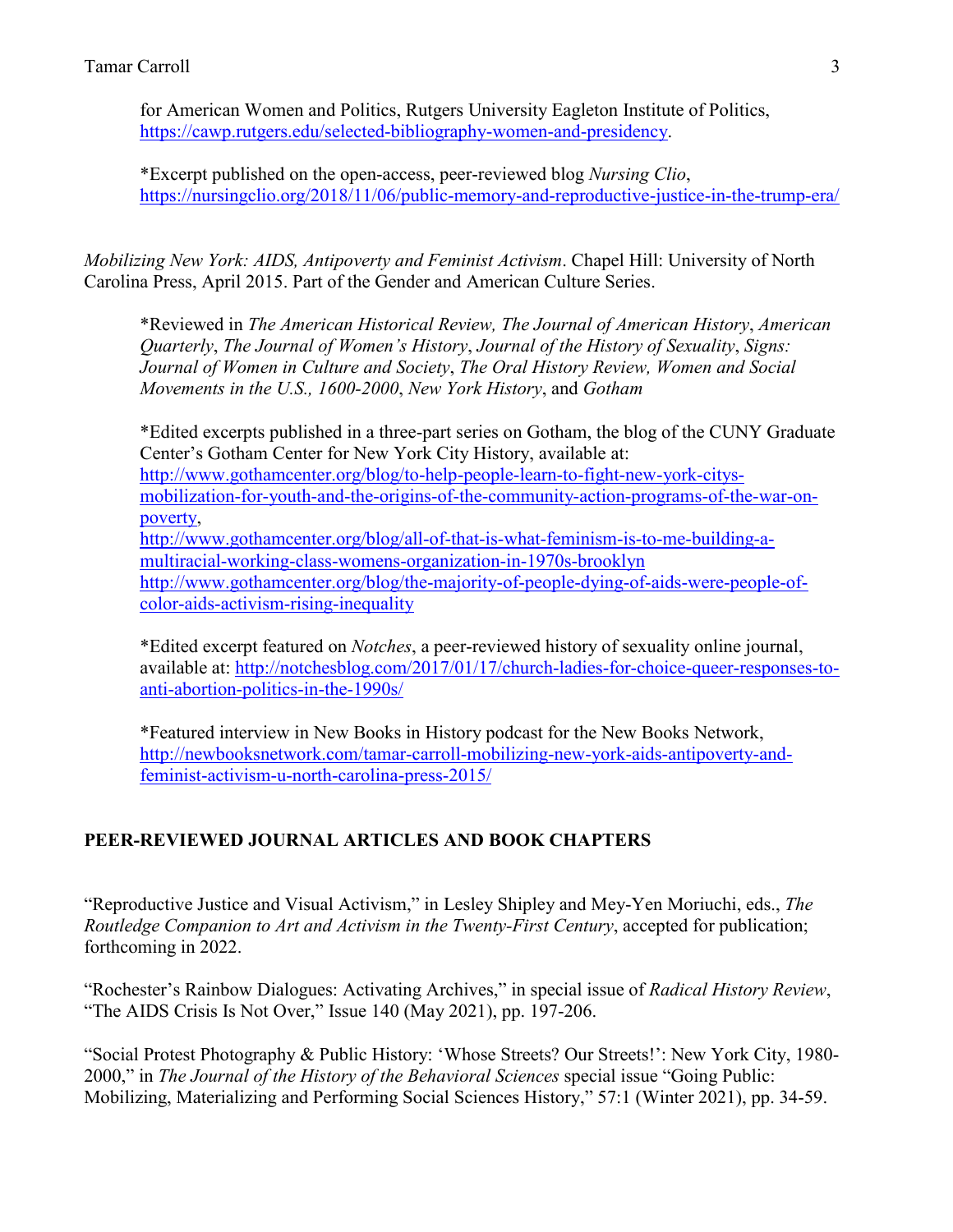Co-authored with Kray and Mandell, "Introduction: The Historical Imagination and Fault Lines in the Electorate," in *Nasty Women and Bad Hombres,* pp. 1-25.

Co-authored with Kray and Mandell, "Epilogue: Public Memory, White Supremacy, and Reproductive Justice in the Trump Era," in *Nasty Women and Bad Hombres,* pp. 337-351.

"Intersectionality and Identity Politics: Multiracial and Cross-Gender Coalitions of Feminist Activists," in Sherie M. Randolph, ed., "African-American Women's History and the Metalanguage of Race: Twenty-five Years Later: A Roundtable," *Signs: Journal of Women in Culture and Society,*  42: 3 (Spring 2017), pp. 600-607.

\*Article reprinted in *Signs* special issue, "Feminist Resources for #The Resistance," Summer 2017, available at [http://signsjournal.org/features/virtual-issues/feminist-resources-for](http://signsjournal.org/features/virtual-issues/feminist-resources-for-theresistance/)[theresistance/](http://signsjournal.org/features/virtual-issues/feminist-resources-for-theresistance/) and featured in *Signs* Digital Archive of "Teachable articles," at [http://signsjournal.org/currents-identity-politics/teachable-signs-articles/.](http://signsjournal.org/currents-identity-politics/teachable-signs-articles/)

Co-authored with Myron Gutmann, "The Belmont Report and the History of Childhood: The Limits of Autonomy in the 1970s," *The Journal of the History of Medicine and Allied Sciences*, 66:1 (2011), 82-115.

**"**Unlikely Allies: Forging a Multiracial, Class-based Women's Movement in 1970s Brooklyn" in Stephanie Gilmore, ed., *Feminist Coalitions: Historical Perspectives on Second-Wave Feminism in the United States*, University of Illinois Press, 2008, pp. 196-224.

"How did feminists meet the challenges of working across differences?: Brooklyn's National Congress of Neighborhood Women, 1974-2006," *Women and Social Movements in the U.S., 1600- 2000*, eds. Kathryn Sklar and Thomas Dublin, Alexander Street Press, Alexandria, VA, (10:4, Dec. 2006).

### **MUSEUM EXHIBITS AND DIGITAL HISTORY PROJECTS**

Exhibition Advisory Committee member, *[Up Against the Wall: Art, Activism, and the AIDS Poster](https://mag.rochester.edu/exhibitions/up-against-the-wall/)*, Memorial Art Gallery, Rochester, NY, March 6-June 19, 2022. Co-curator and author of wall and label text for 39 poster [satellite exhibition,](https://www.rit.edu/fa/gallery/node/216108) University Gallery, RIT, March 14–April 8, 2022, Together, these constitute the first major exhibition of the [Edward Atwater AIDS Education Poster](https://aep.lib.rochester.edu/)  [Collection,](https://aep.lib.rochester.edu/) which includes more than 8,000 public health posters from across the globe. Supported by grants from the New York State Education Department, the National Endowment for the Arts, and the Institute of Museum and Library Services MA-245369-OMS-20.

- Contributor to and reviewer for the companion [book](https://www.rit.edu/press/against-wall) published by RIT Press; winner of the 2022 Independent Publisher Book Award GOLD Medal in the category of US Northeast - Best Regional Non-Fiction.
- Co-organizer of the associated conference, "Speaking Through Silence: A Public Conference [on HIV/AIDS Histories,](https://mag.rochester.edu/events/speaking-through-silence-a-public-conference-on-hiv-aids-histories/)" March 17–18, 2022, funded by Central New York Humanities Corridor Signature Event grant (\$10,000), [video recording](https://www.youtube.com/watch?v=WUJ0Spn0yFA&list=PLH98zk9DbQ1QfJRRYinc6oux8dRYIz33B.) available; and co-organizer of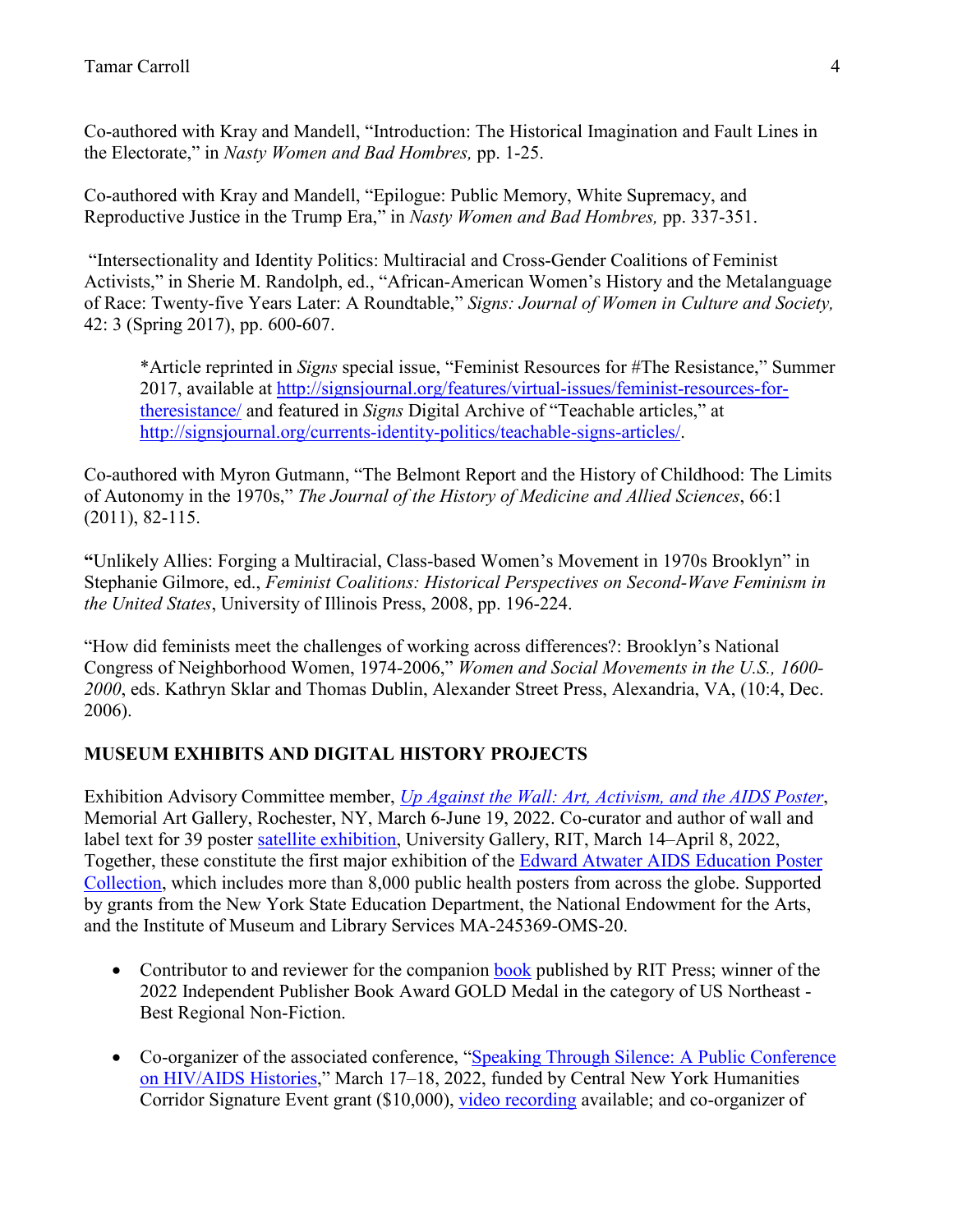public history program, "The AIDS Crisis in Rochester: A Community Responds," March 19, 2022.

Co-curator with Meg Handler, Mike Kamber, and Joshua Meltzer, "*Whose Streets? Our Streets!:" New York City, 1980-2000*, Bronx Documentary Center, New York, January 14 – March 5, 2017, and companion multimedia website, including an original 20 minute documentary film: [www.whosestreets.photo,](http://www.whosestreets.photo/) and author of catalog and exhibition text. This exhibit and catalog of social protest photography from 37 independent photographers was supported by grants from the National Endowment for the Arts, the New York Council on the Arts, and The City of New York Department of Cultural Affairs. The exhibit was featured in more than 59 publications, including *The New York Times, The Guardian*, and *The LA Times*, *American Photo, Art in America*, and *The Village Voice*.

- An expanded version of the exhibit was shown at the William Harris Gallery, RIT and Gallery Q in Rochester from October 11-November 2, 2018, and an expanded version of the catalog was reprinted by RIT Press in 2018.
- *Selections from "Whose Streets? Our Streets!"* was on view at Lane Hall Gallery, Department of Women's Studies, University of Michigan, Sept. 3-Dec. 13, 2019, with new display of protest ephemera, which I solicited and curated.
- Exhibited at Howard Thurman Center for Common Ground, Boston University, March 31-April 22, 2022, with pop-up exhibition at the Annual Meeting of the Organization of American Historians, March 31-April 3, 2022.

Member of the exhibition planning committee for the community curated *[Stonewall: 50 Years Out](https://roccitylibrary.org/exhibits/stonewall_at_50/)*, exhibit commemorating the anniversary of the uprising that sparked the gay liberation movement and exploring the history of Rochester's LGBTQ+ communities, April 5-July 20, 2019, Central Library of Rochester and Monroe County. Conducted research and wrote and edited text for the exhibition; coordinated programming.

Co-editor, "The Legacy and Lessons of Working Class Feminism: Brooklyn's NCNW," 2015, film selects from 1970s archival footage, available at:<https://www.youtube.com/watch?v=Hi8P2fbwefw>

### Supervisor of the following digital history projects, conducted by RIT students:

Remembering The Lambda Network at Kodak (2021):<https://lambdakodak.omeka.net/>

Women's Suffrage Posters: A Virtual Exhibition (2019): [https://suffrageposters2020.omeka.net/.](https://suffrageposters2020.omeka.net/)

Trans Rochester Speaks (2016): [http://www.rit.edu/cla/transrochesterspeaks/,](http://www.rit.edu/cla/transrochesterspeaks/) winner of the 2016 Joan Nestle Prize for Best Undergraduate Research from the American Historical Association's Committee on Lesbian, Gay, Bisexual, and Transgender History.

Monroe County Family Farms (2013): [http://www.rit.edu/cla/monroecountyfamilyfarms/,](http://www.rit.edu/cla/monroecountyfamilyfarms/) recipient of a New York State Humanities Council Director's grant.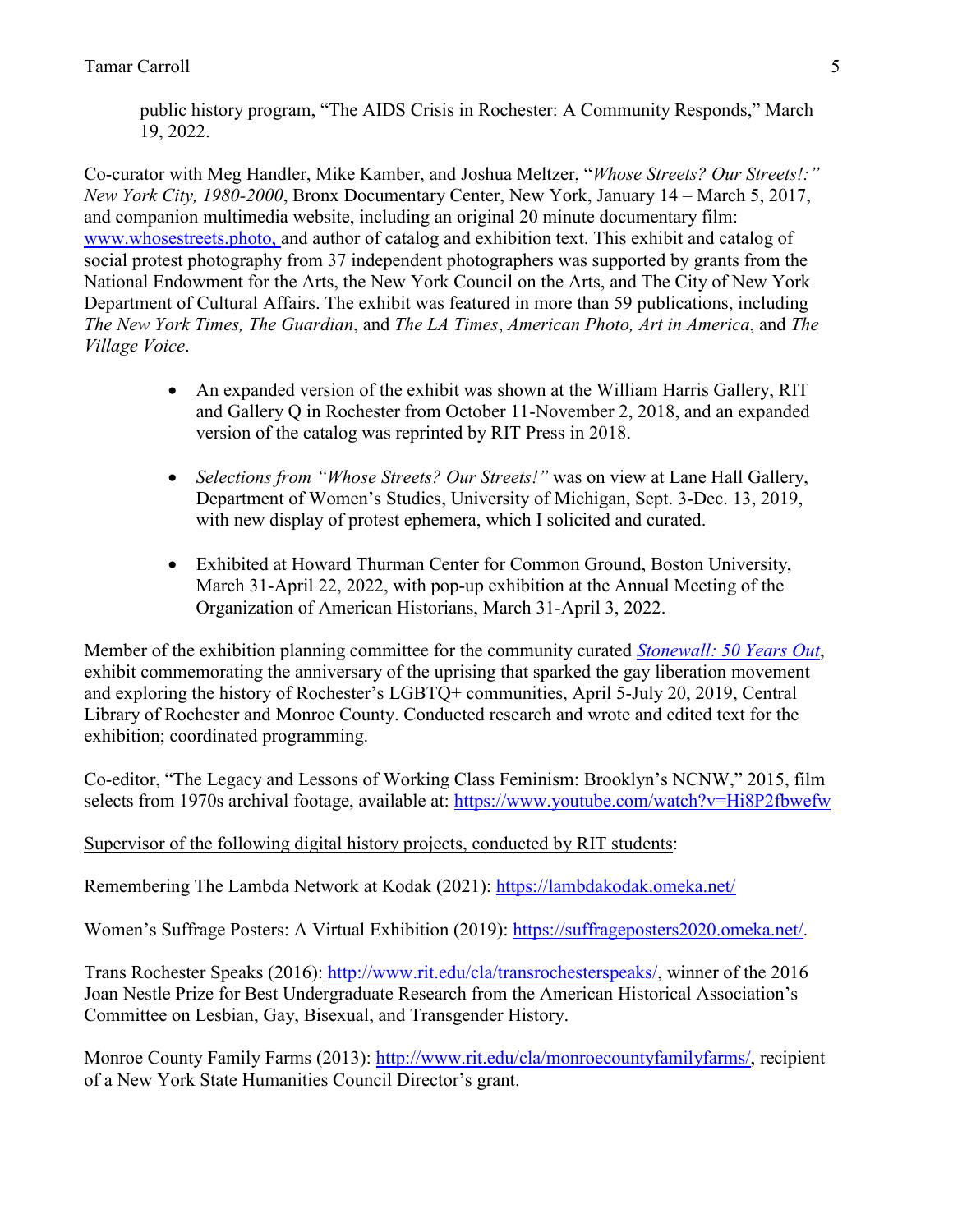#### **REVIEW ESSAYS**

"Review Essay: Revisiting Second Wave Feminism," *Journal of Women's History* 31:3 (Autumn 2019), pp. 136-146.

Film Review Essay, Jim Hubbard and Sarah Schulman, *United in Anger: A History of ACT UP*, David France, *How to Survive a Plague*, and Jeffrey Schwartz, *Vito: The Life of Gay Rights Activist Vito Russo*, *Committee on Lesbian, Gay, Bisexual and Transgender History Newsletter* 27: 1 (Fall 2012), pp. 16-18.

"Review Essay: New Mappings of New York City," *Journal of Urban History* 36:3 (Spring 2010), pp. 398-404.

#### **BOOK AND MEDIA REVIEWS**

Review of Marty Fink, *Forget Burial: HIV Kinship, Disability, and Queer/Trans Narratives of Care*, *Social History of Medicine*, Oct. 2021, [https://doi.org/10.1093/shm/hkab109.](https://doi.org/10.1093/shm/hkab109)

Review of Lisa Levenstein, *They Didn't See Us Coming: The Hidden History of Feminism in the Nineties*, *Labor: Studies in Working-Class History of the Americas*, Sept. 2021, Vol. 18, No. 3, pp. 169-170.

Review of Leandra Ruth Zarnow, *Battling Bella: The Protest Politics of Bella Abzug*, *Canadian Journal of History*, Summer 2021, Vol. 56, No. 2, pp. 199-201.

Review of *Queer Newark Oral History Project*, *The Oral History Review*, Sept. 2020, Vol. 47, No. 2, pp. 308-309.

Review of Gwendoline M. Alphonso, *Polarized Families, Polarized Parties: Contesting Values and Economics in American Politics*, *Journal of American History*, Sept. 2019, pp. 488-489.

Review of Lara Leigh Kelland, *Clio's Foot Soldiers: Twentieth-Century U.S. Social Movements and Collective Memory*, *Journal of Arizona History*, Spring 2019, pp. 121-123.

Review of Johanna Schoen, *Abortion After Roe*, *Newsletter of the Committee on Lesbian, Gay, Bisexual and Transgender History* 32:2, Fall 2018, pp. 16-18.

Review of Brian Purnell, *Fighting Jim Crow in the County of Kings: The Congress of Racial Equality in Brooklyn*, *Law and History Review* 32:2, May 2014, pp. 444-447.

Review of Anastasia Carol Curwood, *Stormy Weather: Middle-Class African American Marriages Between the Two World Wars*, H-Law, H-Net Reviews, August 2011, available at https://www.hnet.org/reviews/showpdf.php?id=33103.

Review of Nancy Hogshead-Makar and Andrew Zimbalist, eds., *Equal Play: Title IX and Social Change* special issue on gender, sport and the Olympics, *thirdspace: a journal of feminist theory and culture*, 9:2 (2010), available at http://www.thirdspace.ca/journal/article/view/reviews\_carroll/366.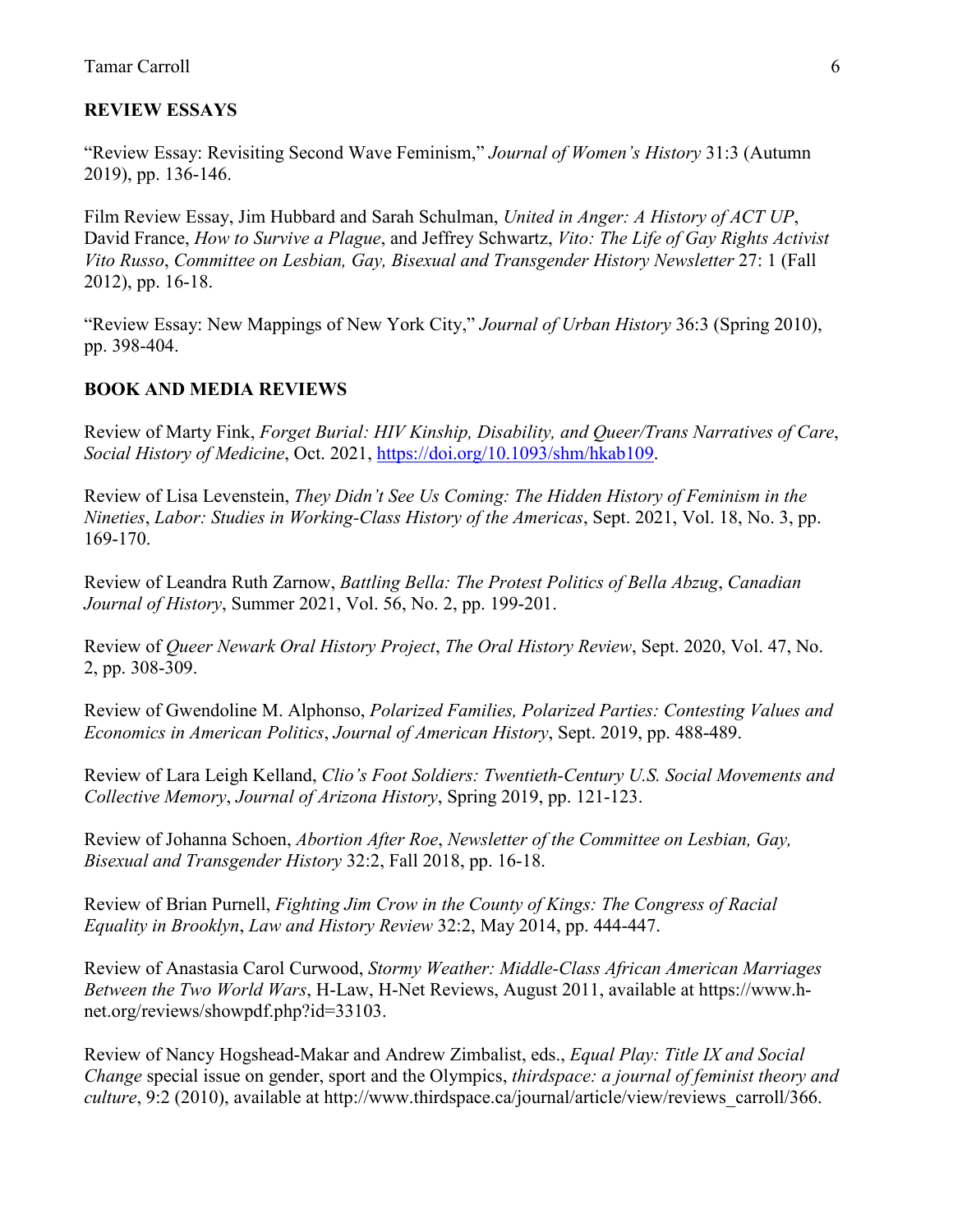Review of A. Cheree Carlson, *The Crimes of Womanhood: Defining Femininity in A Court of Law*, H-Law, H-Net Reviews, July 2009, available at: http://www.h-net.org/reviews/showpdf.php?id=23986

Review of Sarah Blair, *Harlem Crossroads: Black Writers and the Photograph in the Twentieth Century*," H-Urban, H-Net Reviews, October 2008, available at: <http://www.h-net.org/reviews/showpdf.php?id=22825>

# **ESSAYS AND ENCYCLOPEDIA ENTRIES**

"Whose Streets? Our Streets!," in the exhibition catalog, *"Whose Streets? Our Streets!": New York City, 1980-2000,* (RIT Press: 2018), pp. 6-13.

Co-authored with Christine Kray and Hinda Mandell, "Republican Women Are Just Fine, Thank You, With Being Republican," *The Conversation*, Oct. 25, 2018.

Co-authored with Josh Meltzer, "The Village Voices Photographers Captured Change, Turmoil Unfolding on New York City's Streets," *The Conversation*, Oct. 23, 2018.

Co-authored with Lara Nicosia, "Why Wikipedia Often Overlooks Stories of Women in History," *The Conversation*, March 16, 2018.

Co-authored with Lily Geismer, "Integrating Gender and Political History into Courses on Post-1945 U.S. History," *Perspectives on History*, 50:3, March 2012, pp. 28-30.

"Richard Cloward," *American National Biography Online*, ed. Susan Ware, Oxford University Press, Fall 2014.

"Planned Parenthood," *Oxford Encyclopedia of American Social History*, eds. Lynn Dumenil and Paul Boyer, Oxford University Press, 2012.

"Glenn Beck's Next Target After Piven: Nixon?" *History News Network,* Feb. 6, 2011.

"Sex and the City: Artists and AIDS Activists Confront Privatization in New York City in the 1980s and 1990s," *Critical Planning*, Volume 14, Summer 2007: Spatial Justice, available at http://www.spa.ucla.edu/critplan/Carroll\_UCLA\_Crit\_Plan\_v14.pdf.

# **CURRENT PROJECTS**

Co-PI with Susan Lakin (Professor of Photography, RIT), *Clarissa St. Augmented Reality Project*. This augmented reality project aims to virtually reconstruct Rochester's once-thriving Black commercial and residential neighborhood that was destroyed during the 1964 Racial Uprising and subsequent urban renewal. My role in the project includes archival and oral history research and coordination of our Humanities Experts Advisory Board. We have received internal grants from RIT that will allow us to develop in summer 2022 a prototype of the Pythodd jazz club, which is the first building we are reconstructing. In 2021, we submitted an unsuccessful proposal for a NEH Collaborative Research Grant; based on the feedback we received, we will submit a proposal for a NEH Public Humanities Project Planning Grant (\$75K) in August 2022.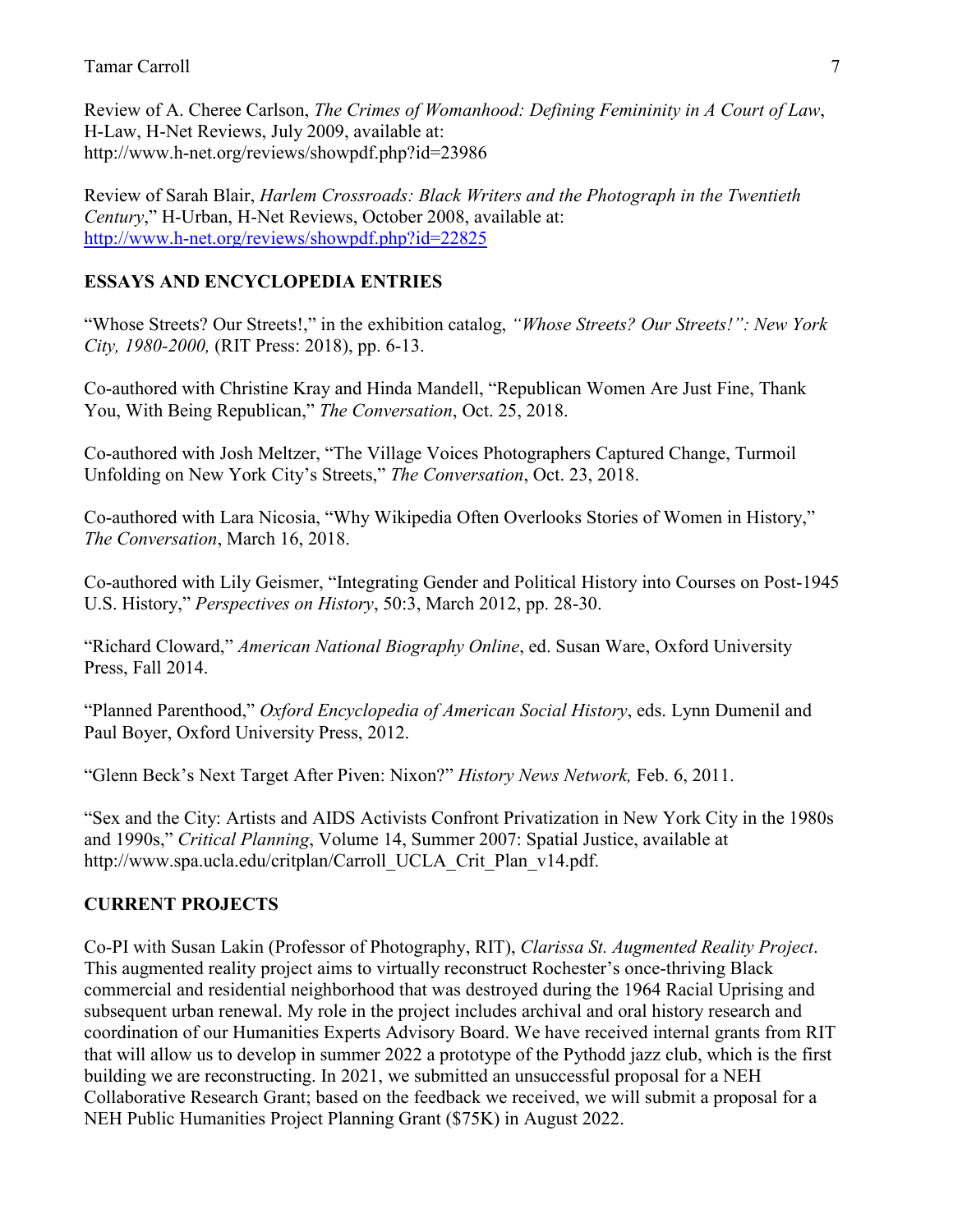"Organizing for LGBTQ workplace rights in the 1990s: The Kodak Lambda Employee Network," article manuscript in preparation for submission to the journal *Labor* in fall 2022. This research is part of a long-term, book-length project, *"We Were All Kodakers Then": Rochester, New York and the Eastman Kodak Company*.

### **ACADEMIC CONFERENCES**

Panelist and organizer, "Queering Commerce, Consumerism, and the Corporation," proposal submitted to the *Berkshire Conference of Women, Genders, and Sexualities, 2023*.

Panelist and organizer, "Social Protest Photography, Public History and Racial Justice: From the Civil Rights Movement to Black Lives Matter," *Annual Meeting of the Organization of American Historians*, April 2022.

Panelist, "Cultural Expressions as Tools for Change," *Suffrage Now! International Conference on Gender and Democracy, Stockholm* (held online), August 2021.

Panelist, *"*From Suffrage to Stonewall: The Visual and Material Culture of Social Justice," *2020 Wellesley-Deerfield Symposium,* Wellesley College, March 2020 (conference held online in April 2021 due to pandemic).

Invited presentation, *Women's History Month Symposium: #Feminism: Gender and the 2020 Election*, Northeastern University program in Women's Gender and Sexuality Studies, March 2020 (conference held online October 2020 due to pandemic).

Commentator, "Bringing Women's History to the Public," *Berkshire Conference of Women, Genders and Sexualities*, Johns Hopkins University, May 2020 (conference canceled due to pandemic).

Invited presentation, *U-M History in the Public Service: A Vision for the Humanities PhD in the 21st Century*, University of Michigan, Nov. 2019.

Panelist and organizer, "History at Work: Race, Gender and Justice in Rochester, New York," *2019 Feminist-Pragmatist Colloquium*, St. John Fisher College, Nov. 2019.

Invited presentation, *From Protest to Politics: Women's Movements and Strengthening Democracies*, University of Buffalo, April 2019.

Organizer and chair, "Gender, Race and the Historical Imagination in the 2016 Presidential Election," *Annual Meeting of the Organization of American Historians*, April 2019.

Conference co-organizer and panel chair and commentator for panel "Suffragist Commemoration and the 2016 Presidential Election," *The Uses and Abuses of History in the Trump Era*, RIT, March 28-29, 2019.

Organizer and chair, "Gender, Race, and the Historical Imagination in the 2016 Presidential Election," *Annual Meeting of the National Women's Studies Association*, Nov. 2018.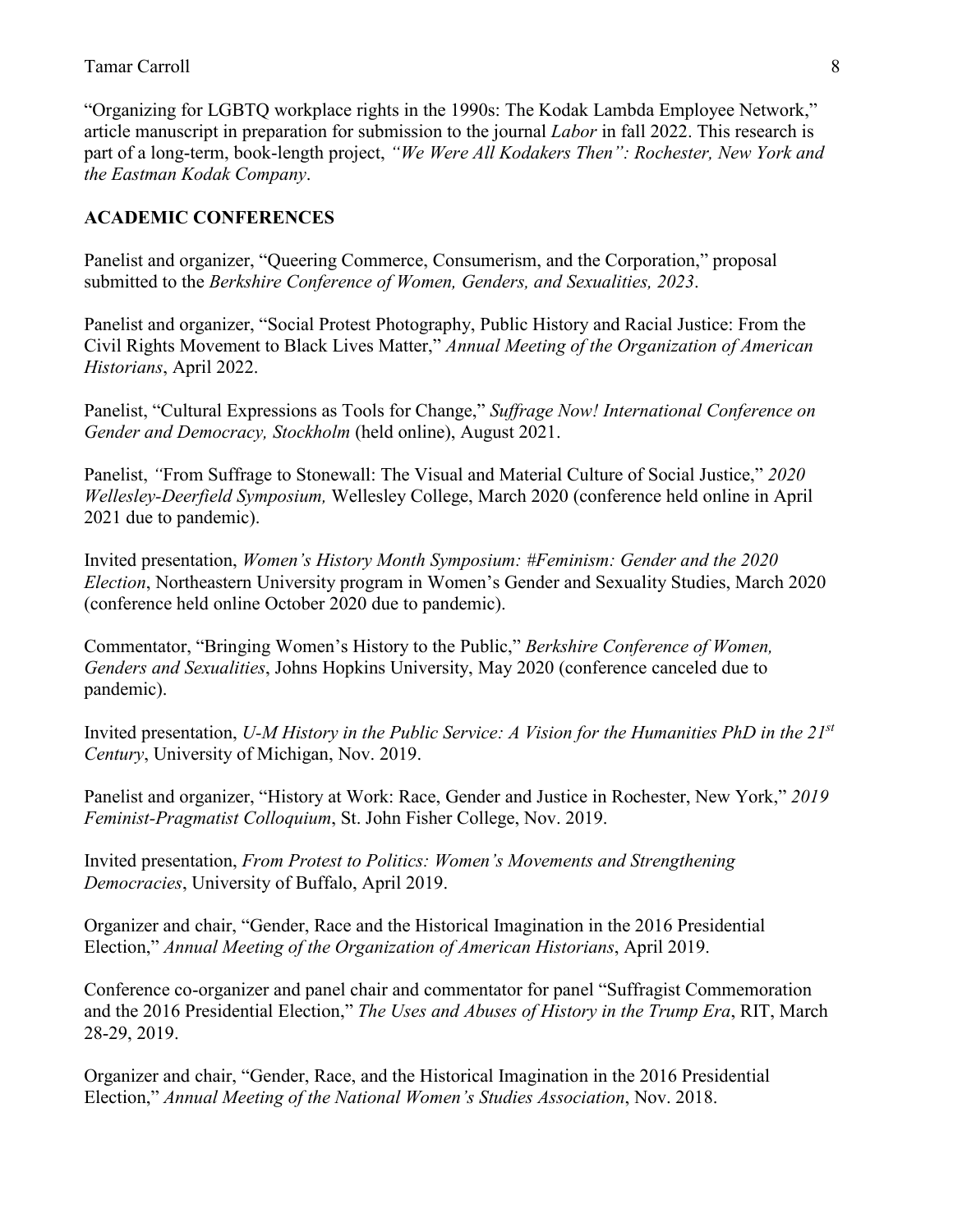Panelist, "'Whose Streets? Our Streets!': New York City, 1980-2000," *Photo History Photo Future Conference*, Rochester, April 2018.

Panelist, "African-American Women's History and the Metalanguage of Race: Twenty-Five Years Later: A Roundtable," and Co-Organizer, Chair and Commentator, "Highlighting Black Women's Reform Efforts via Public History Collaborations," *Berkshire Conference on the History of Women,*  June 2017.

Panelist, "Intergenerational Experiences of Administrative Violence: A Comparison of Transgender Experiences in Workplaces and Universities," *Fifth Biennial Seneca Falls Dialogues*, October 2016.

Panelist, "Feminist/Queer Activism in the Post-Industrial City," *American Studies Association Annual Meeting*, October 2015.

Commentator, "A Social History of AIDS," Jennifer Brier's keynote address, *An Interdisciplinary History of the Struggle Against HIV/AIDS*, S.J. Quinney College of Law, University of Utah, October 2015.

Panelist, "Feminist Documentary: Media, Activism, and Art," *Upstate New York Women's History Organization Conference*, September 2015.

Panelist, "Is New York A Liberal City?" *Researching New York Conference*, SUNY Albany, November 2014.

Panelist, "Women in the War on Poverty," and Moderator, "Reflections on the 50<sup>th</sup> Anniversary of the War on Poverty," *Urban History Association Biennial Conference*, October 2014.

Panelist and Organizer, "Encountering Community: Health Activism in New York City, 1960 present," panel cosponsored by The OAH Committee on LGBTQ Historians and Histories, *Annual Meeting of the Organization of American Historians*, April 2014.

Panelist and Organizer, "The Legacy and Lessons of Working Class Feminism," *A Revolutionary Moment: Women's Liberation in the late 1960s and early 1970s*, Boston University, March 2014.

Panelist, "Entangled Narratives: The Rewards and Challenges of Doing Oral History with Activists, *Annual Meeting of the Organization of American Historians*, April 2013.

Panelist and Organizer, "Gender and AIDS Activism," *Annual Meeting of the Social Science History Association*, November 2012.

Panelist and Organizer, "Representing Female Voices from the Margins," *Third Biennial Seneca Falls Dialogue*, October 2012.

Panelist, Roundtable on "Lessons from ACORN: Rethinking Community Organizing in Modern America," *Annual Meeting of the Organization of American Historians*, April 2012*.*

Panelist, "New Interdisciplinary Research in Social Welfare History," *Annual Meeting of the Social Science History Association,* November 2011.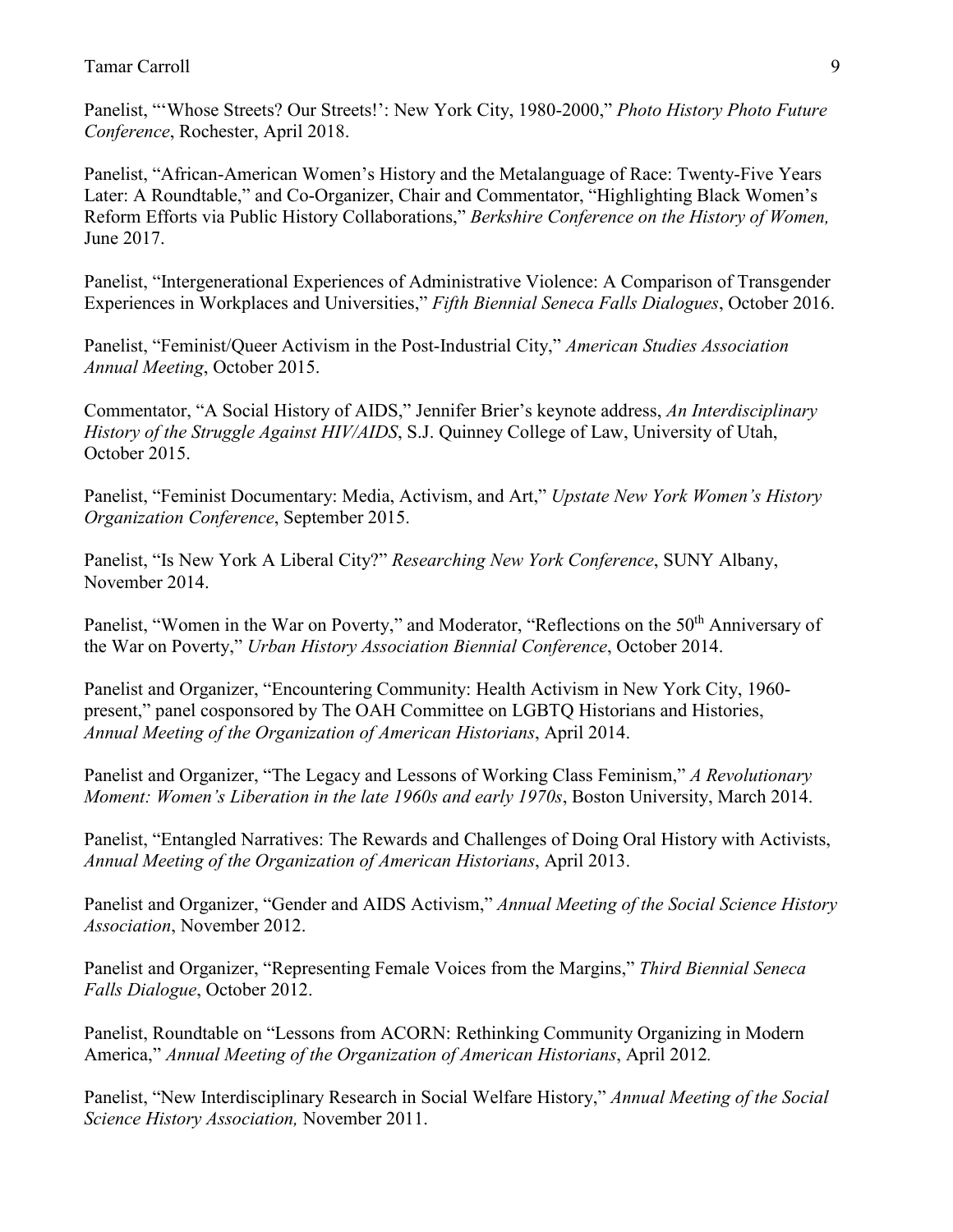Comment, "Women, Work and Feminist Experiences in Post-WWII America," *Annual Meeting of the Social Science History Association*, November 2011.

Panelist, Roundtable on "Skill Sets, Learning Outcomes and Inspiration: Teaching Women's Leadership and Teaching Women Leadership," and Comment, "Crossing Boundaries: Gender, Generation and Grassroots Organizing in Transnational Communities, 1968-1988," *Berkshire Conference on the History of Women,* June 2011.

Panelist, "Difficult Dialogues: Creativity and Resistance in the Classroom," *National Women's Studies Association Annual Meeting,* November 2010.

Panelist, "Rethinking the 1970s: The Long Civil Rights Movement in a Decade of Political Realignment," *American Historical Association Annual Meeting,* January 2010.

Panelist and Organizer, "Claiming Housing Rights," *American Studies Association Annual Meeting*, November 2009.

Panelist, "Democratization of Knowledge: The War on Poverty and Community Development Strategies," *Urban History Association Biennial Conference,* November 2008.

Panelist, "'Carried on the Wings of the Civil Rights Struggle': Political, Labor and Cultural Resistance among Working-Class Puerto Ricans," *Biennial Puerto Rican Studies Conference,* 2008.

Panelist and Organizer, "How has women's and gender history reshaped understandings of twentieth century U.S. political and urban history?," *Berkshire Conference on the History of Women,* June 2008.

Panelist and Organizer, "Women's Activism in New York City," *Organization of American Historians Annual Meeting,* March 2008.

Panelist, "The Seventies and Eighties," *Conference on New York State History*, June 2006.

"Sculpting the Social Geography of Lower Manhattan: Artists and AIDS Activists in the 1980s and early 1990s," presented at *Space as a Category of Analysis: New Perspectives Interdisciplinary Conference*, Brown University, April 2006.

Panelist, Roundtable on "Feminism on the Ground: Rethinking Organizational Boundaries in Second-Wave U.S. Feminist Action," *Berkshire Conference on the History of Women,* June 2005.

"To Put Our Bodies on the Line': The Direct Action Organizing of Gay Men and Feminists for Sexual Freedom and Access to Health Care," presented at *The 1980s in Literature and Culture Conference*, University of Cincinnati, November 2004.

Panelist, "Reforming Women in the U.S.," *University of Illinois Graduate Symposium on Women's and Gender History*, March 2003.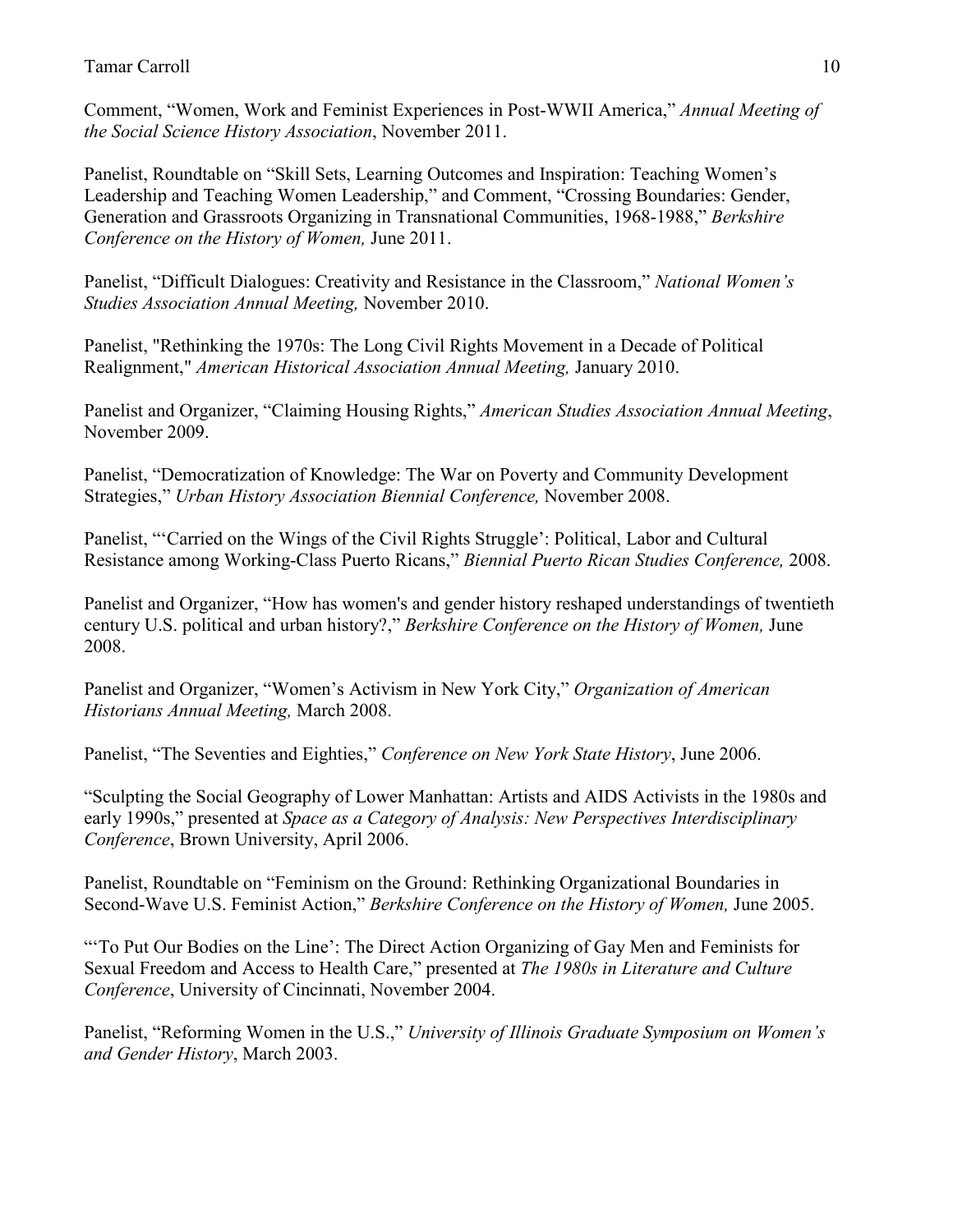# **FELLOWSHIPS**

Miller Fellowship, College of the Liberal Arts, RIT, 2012-2013 Fulbright Junior Lectureship in American Studies, University of Bonn, Germany 2010-2011 (declined)

Mellon Postdoctoral Fellowship in U.S. History, Cornell University, 2008-2010 Eisenberg Institute for Historical Studies Postdoctoral Fellow, University of Michigan, 2007-2008 Huetwell Fellowship in History, Rackham Graduate School, University of Michigan, 2006 Bell Fellowship in U.S. History, History Department, University of Michigan, 2006 Gladys E. Davis Fellowship, History Department, University of Michigan, 2005 Rackham Dissertation Fellowship, University of Michigan Graduate School, 2005 Margaret Storrs Grierson Scholar-in-Residence Fellowship, Smith College, 2004-2005 Community of Scholars Fellowship, Institute for Research on Women and Gender, 2004-2005 Michigan Fellowship in History, 2003 and 2004 Rackham Humanities Research Candidacy Award, University of Michigan Graduate School, 2003 Regent's Fellowship, University of Michigan, 2000-2003 Acorn Fellowship, University of Massachusetts, 1996-2000

# **GRANTS, AWARDS, AND HONORS**

Advance RIT Connect Award (\$4,500), RIT, 2022 Professional Development Leave Award, RIT, 2019 Nominated, Eisenhart Award for Outstanding Teaching, RIT, 2018 Publication Subvention Grant, College of the Liberal Arts, RIT, 2014, 2017, 2021 Faculty Development Grant, College of the Liberal Arts, RIT, 2012, 2013, 2014, 2015, and 2017 Faculty Research Fund Award, College of the Liberal Arts, RIT, 2012, 2013, 2014, and 2016 Co-PI with Ann Howard, RIT, "The Family Farm: Preserving Our Agricultural Heritage," NY State Humanities Council Directors' Project Grant (\$10,000), 2013.

Co-PI with LaKisha Simmons, University of Buffalo, "Transforming Geographies: Mapping Activism in Western New York," RIT Seed Grant (\$5,000) and Digital Humanities Start-Up Grant (\$5,000), 2013-2014.

Faculty Fellows-in-Service Program Grant, Cornell University Public Service Center, 2009 and 2010 Clark Chambers Travel Grant, Social Welfare Archives, University of Minnesota, 2008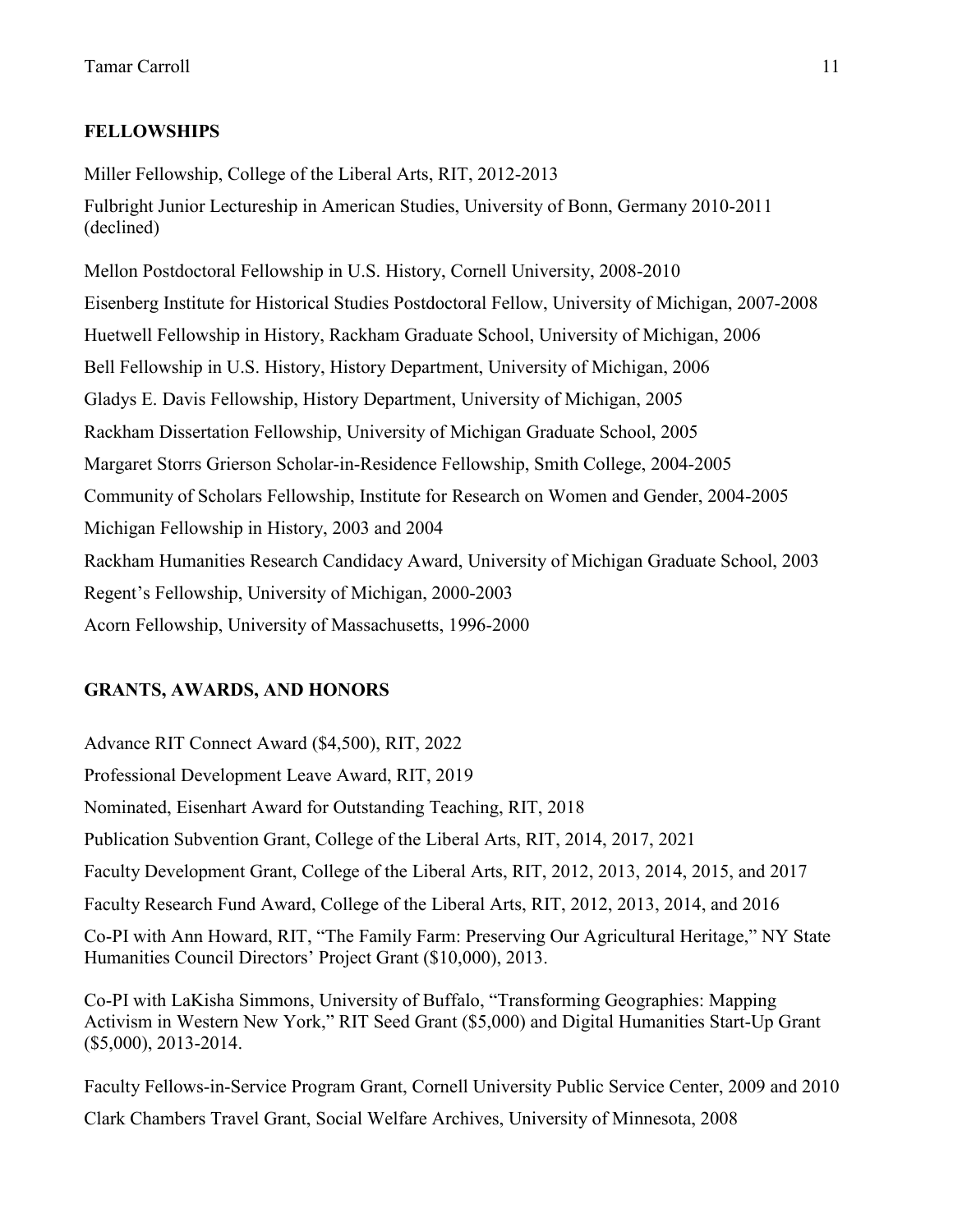Support for Scholarly Activities on Women and Gender Grant, IRWG, University of Michigan, 2008 Moody Grant, Lyndon Baines Johnson Foundation, Austin, Texas, 2008 Rackham Travel Grant, University of Michigan, 2006 Center for the Education of Women Research Grant, University of Michigan, 2005 Orla B. Taylor Award, Rackham Graduate School, University of Michigan, 2005 American Academy of Political and Social Science Graduate Fellow, 2005 Rackham Alumni Award, University of Michigan Graduate School, 2004 University of Michigan Nonprofit and Public Management Center Doctoral Research Award, 2004 Nominated, Outstanding Graduate Student Instructor Award, University of Michigan, 2004 University of Michigan History Department Research, Travel, and Study Grant, 2002-2005 Harold Cary Prize for Highest G.P.A, Department of History, University of Massachusetts, 2000 National Association of Interpreters Student Scholarship, 2000 Phi Kappa Phi (Interdisciplinary Honors Society), University of Massachusetts, 2000 Phi Beta Kappa (Liberal Arts and Sciences Honor Society), University of Massachusetts, 2000 Kappa Tau Alpha (Journalism Honor Society), University of Massachusetts, 2000

# **INVITED TALKS AND WORKSHOP PRESENTATIONS**

Invited talk, "Contextualizing Powerful Images: Equity, Inclusion & Challenges in Narrating Visual History Projects," part of the seminar, "Diversity and Equity in Digital History," University of Rochester, Sept. 2019.

Invited talk, "From University Press to Public Exhibition: Finding Multiple Audiences for Historical Research," University of Georgia History Department, Nov. 2018.

Invited panelist, Roundtable on LGBT History Month, Salisbury University, Maryland, Oct. 2018.

Invited talk, "Feminist Genealogies: Women's Health Activism and the AIDS Movement," Colgate University, April 2018.

Invited talk, "Meaningful Assignments: Writing for Wikipedia," Teachers on Teaching Series, Innovative Learning Institute, RIT, Sept. 2017.

Invited talk, "Writing for Wikipedia," *RIT/RCL Library Staff Conference: Many Parts, One Library*, University of Rochester Library, June 2017.

Invited talk, "Mobilizing Historical Research: Insights for Today from Past Social Movements," University of Michigan Dearborn, March 2017.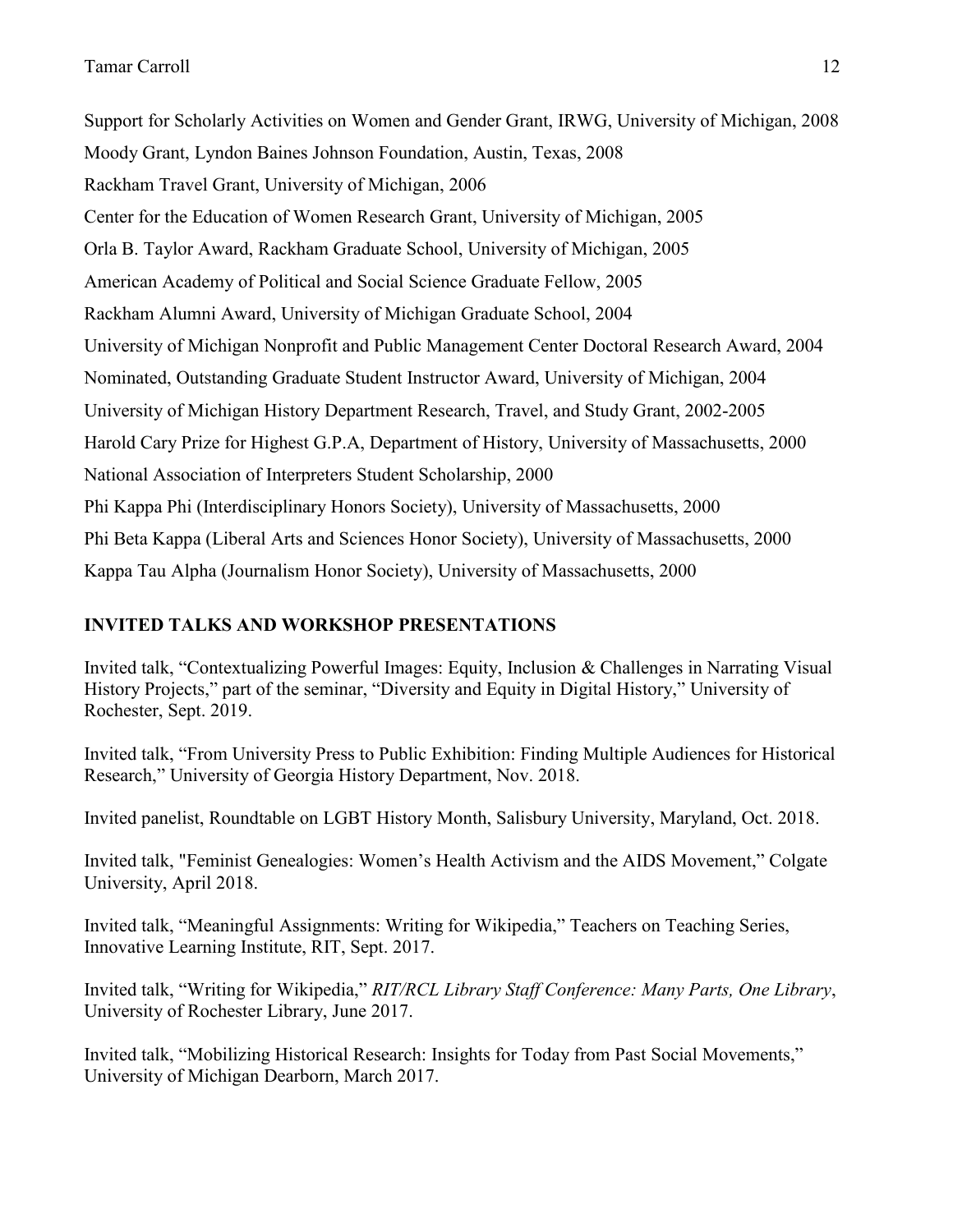Invited talk, "Creating Queer Politics: Coalitions Between AIDS and Reproductive Rights Activists," Eastern Michigan University, Ypislanti, MI, *Women's and Gender Studies Lecture Series*, March 2017.

Invited talk, "Librarians, Learning, and Collaborations in the Digital Humanities," Western New York Library Resources Council, Buffalo, NY, January 2017.

Invited talk, "Making Interdisciplinarity Work: Developing an Undergraduate Digital Humanities Program at a Technical Institute," *Mellon Fellows Digital Humanities Luncheon*, University of Rochester, September 2016.

Invited talk, "Going Public: Mobilizing Historical Research for a General Audience," *Stan McKenzie Salon Series*, College of Liberal Arts, RIT, May 2016.

Invited talk, "Mobilizing New York," Tamiment Library, New York University, May 2015.

Invited talk, "Mobilizing New York: A Conversation between writer Tamar Carroll and Kenyon Farrow," Bluestockings Bookstore, New York, May 2015.

Invited talk, "Transforming the Movement: Working Class Feminism in the 1970s," Department of History, University of Georgia, Athens, April 2014.

Invited talk, "Turn Anger, Fear, Grief into Action": ACT UP New York," *Robert Marcus Memorial Lecture*, Department of History, SUNY Brockport, March 2014.

Invited talk, "Working Class Feminism in the 1970s and 1980s," *Women's History Month Speaker Series*, Nazareth College, March 2012.

Invited talk, "Evaluating Cross-Class Coalitions in Writing the History of the War on Poverty," *Puerto Rican and American Perspectives on the Cultural Turn: A Symposium on the Writing of History*, University of Michigan, Ann Arbor, December 2009.

Invited talk, "Enacting Maximum Feasible Participation: Low-Income Women's Contributions to the War on Poverty in New York City," *History Department Colloquium*, co-sponsored by the Women's Studies Department and the Center for the Historical Study of Women and Gender, SUNY Binghamton, October 2008.

Invited talk, "'I don't appreciate some middle-class woman telling me to get out of the kitchen who didn't know if there was a kitchen there': Working-Class Women and Feminism in 1970s Brooklyn,**"** *Our Daily Work/Our Daily Lives* working-class history speaker series, co-sponsored by the Center for Gender in Global Context, Michigan State University, September 2008.

Panelist and Organizer, "Conducting Oral Histories with Marginalized Groups," Roundtable with Rhonda Williams, *Oral History Workshop*, University of Michigan, November 2007.

Panelist, "Citizenship Beyond the State: Roundtable Panel with Linda Kerber," *Topographies of Violence Series*, Eisenberg Institute for Historical Studies, University of Michigan, September 2007.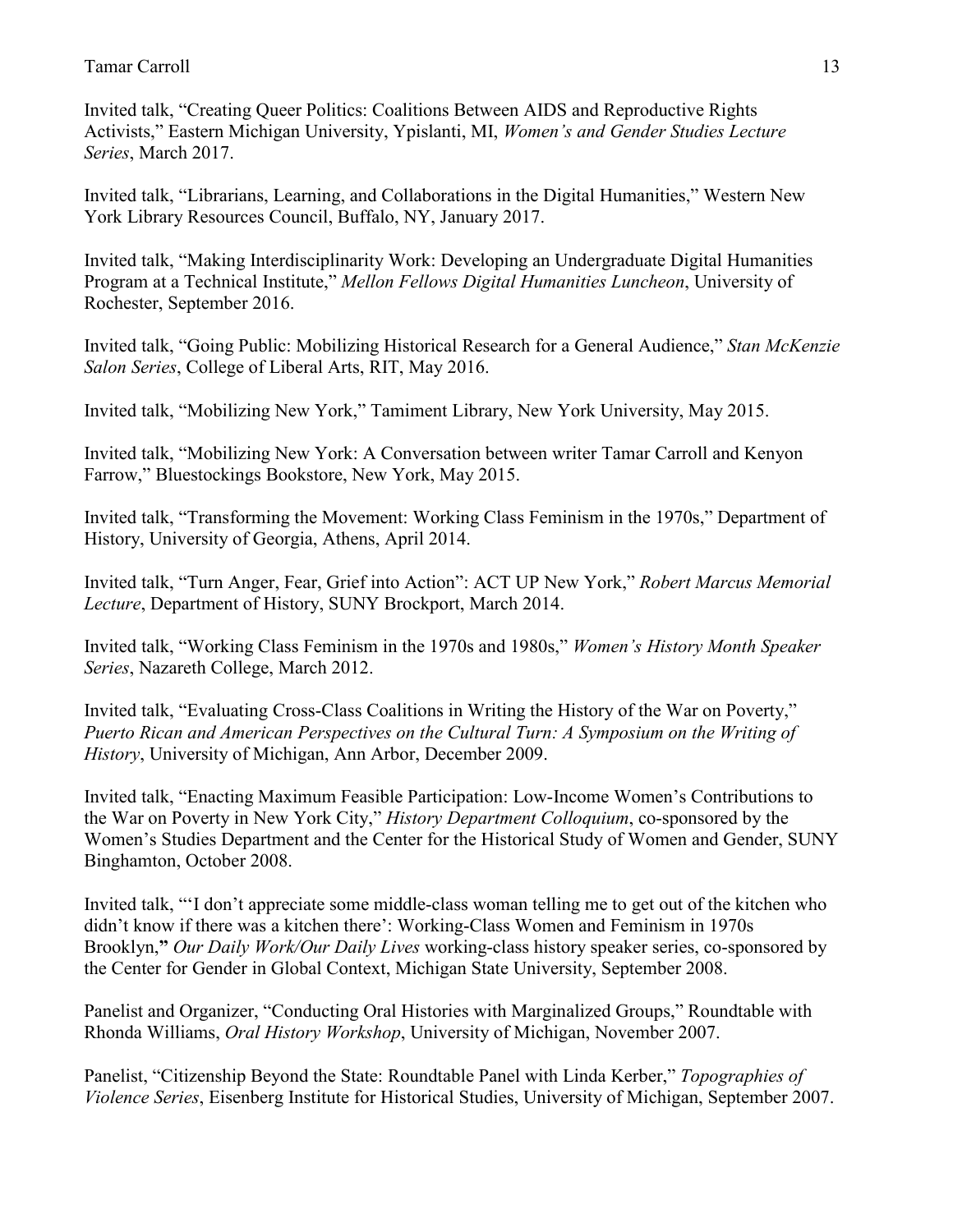Panelist, "The History of Whiteness," *Shades of White Symposium*, LSA Multicultural Affairs Committee, University of Michigan, March 2007.

Organizer and Presenter, "Activist Legacies: Memory and Meaning in Oral History," *Women's Health Action Mobilization! Forum*, Tamiment Library, New York University, October 2005.

Panelist, "Unlikely Allies: Forging a Multiracial, Class-based Women's Movement in 1970s Brooklyn," 2004-2005 *Community of Scholars Conference*, University of Michigan, October 2004.

Invited talk, "Partners for Social Change?: Reformers and Working-Class Women's Political Activism," *Smith College Archives*, Northampton, Massachusetts, July 2004.

## **GUEST LECTURES**

"Nasty Women and Bad Hombres," U.S. Women's History graduate seminar, SUNY Binghamton, online, Nov. 2020.

"Mobilizing New York," *Sex & Sexualities in US History*, Colgate University, April 2018.

"Oral History Workshop," for the research team in the *Social Vulnerability, Community Resilience and Disaster Recovery in Ladakh, India* Community Engaged Learning and Research project, University of Rochester, April 2018.

"Mobilizing New York," *History of the United States Since 1877: Race, Capitalism, Justice*, Smith College, Northampton, MA, November 2017.

"Mobilizing New York," *Oral History Graduate Seminar*, University of Massachusetts Amherst, November 2017.

"Working Class Feminism in the 1970s," *Women and Social Movements*, University of Michigan Dearborn, March 2017.

"Feminist Research Methodologies," *Women's and Gender Studies Capstone Seminar*, Eastern Michigan University, March 2017.

"Oral History & *Mobilizing New York*," *Law and Social Justice*, University of Michigan, via video conference, March 2016.

"Oral History Methodology and Ethics in Community Research," *Sustainable Communities*, RIT, October 2015.

"ACT UP New York," *Queer Looks*, RIT, March 2014.

"Feminist Methodologies in Historical Scholarship," *Historians' Craft*, College of the Holy Cross, Sept. 2010.

"Oral History Methodology," *Studying African Americans*, University of Michigan, March 2008.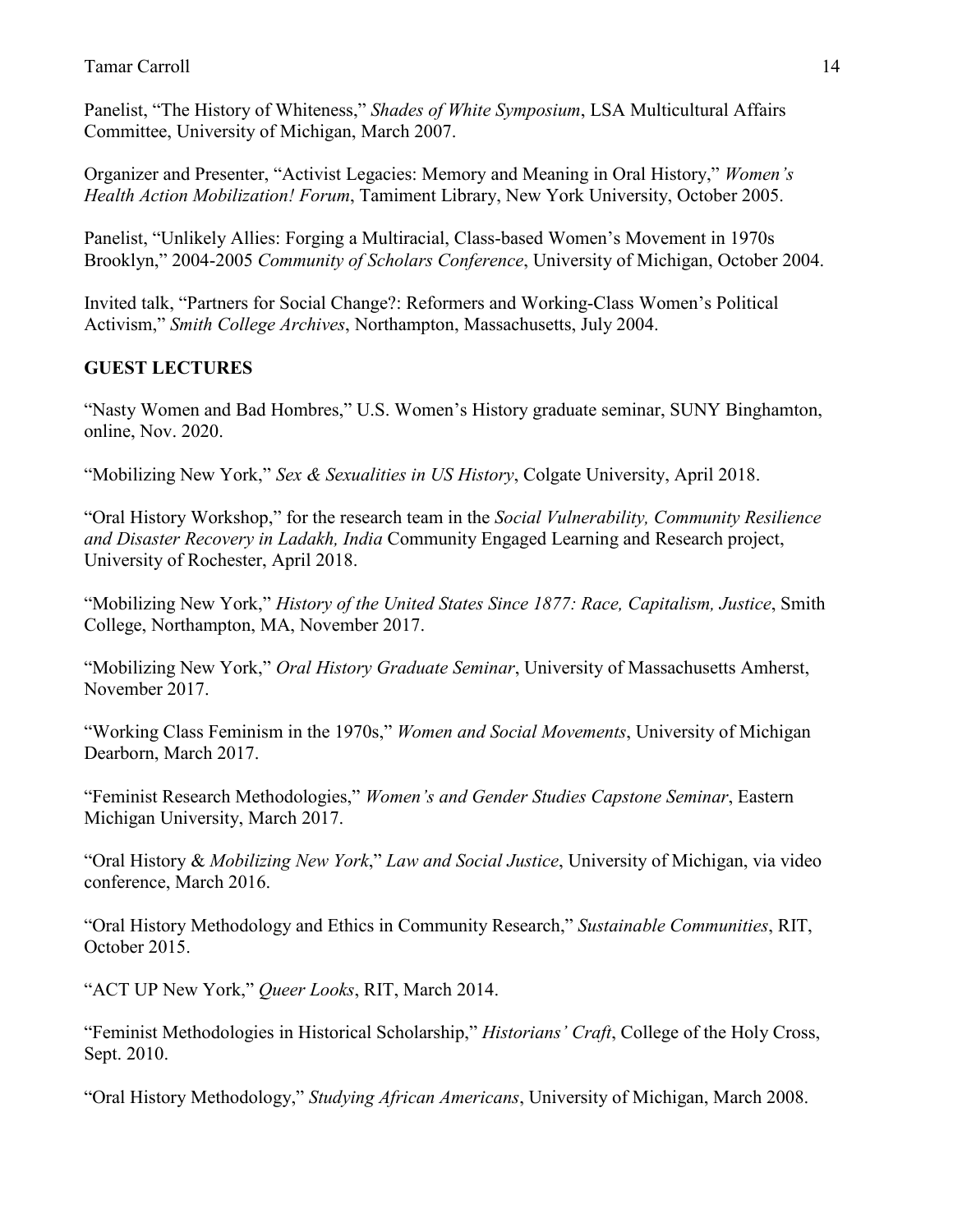"Consciousness-Raising as Social Change," *Politics and Culture of the 1960s*, University of Michigan, November 2007.

"Working Class Feminism," *U.S. Women's History 1865-present*, University of Michigan, April 2007 and April 2008.

"Teaching Critical Thinking," University of Michigan History Department GSI Training, Fall 2006

"Lessons from the Grassroots: Utilizing Oral Histories as Sources," *Literature and Film in the Documentary Tradition*, University of Massachusetts at Amherst, February 2004.

# **PROFESSIONAL DEVELOPMENT**

American Historical Association, Virtual Department Chairs' Workshop, July 2021.

AITU New Department's Chair Training, Academic Chairpersons Conference, Houston, Texas, Feb. 2019.

Writing Intensive Courses Faculty Learning Community, RIT, Spring 2013-Fall 2014

Grant Writers' Boot Camp, RIT, November 2012.

The New York Metro American Studies Association Summer Institute, "Re-Visiting the Lower East Side," Hunter College, CUNY, June 2010.

Schlesinger Library's Summer Seminar on Gender History "Sequels to the 1960s," Harvard University, June 2008.

# **SEMINAR PARTICIPATION AND ORGANIZATION**

I have been a regular participant and a presenter in the following groups:

*Rochester U.S. History (RUSH)*, Strong Museum, Rochester, 2012-present (organizer for academic year 2016-2017, and 2019-present). *Americas Colloquium*, Cornell University, 2008-2010. *Mellon Humanities Seminar on History across the Disciplines*, Cornell University, 2009-2010. *Mellon Humanities Seminar on The Human*, Cornell University, 2008-2009. *American History Workshop*, University of Michigan 2004 – 2008.

I organized the following seminars:

Co-organizer with Stephen Vider, *Workshop on Histories of HIV/AIDS, Public Health and Community Activism*, Cornell University, Feb. 2020, supported by a grant from the Central New York Humanities Corridor (\$4,000).

Organizer, *Oral History Workshop*, University of Michigan, 2007-2008.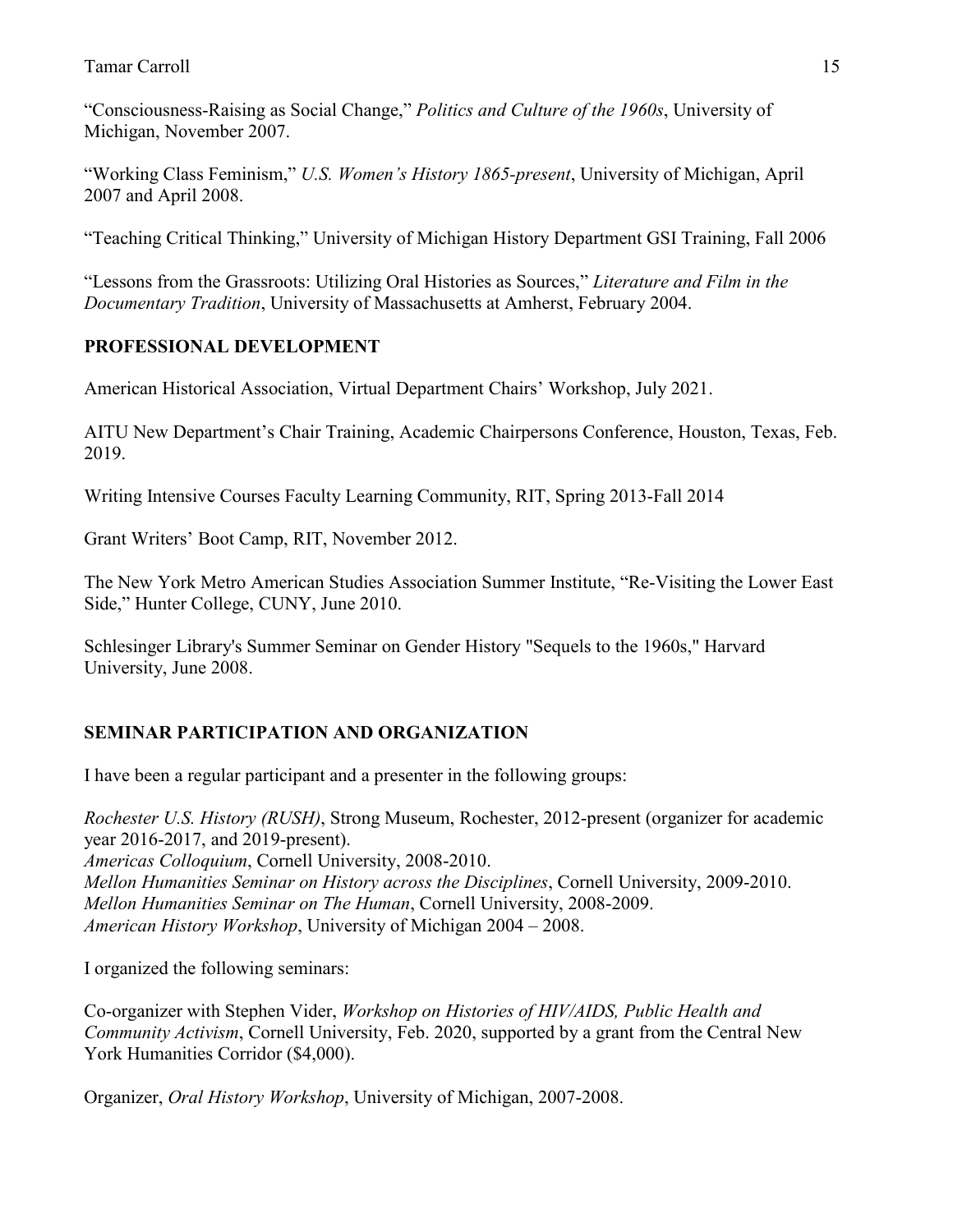Co-Organizer with Robert Maclean, *Graduate Student Instructor Training*, Department of History, University of Michigan, Fall 2004.

# **DEPARTMENTAL AND UNIVERSITY SERVICE**

### Committee Work

Outside member, Search Committee for a tenure-track position in Art History with a focus on Contemporary African American Art, College of Art and Design, Spring 2022.

Outstanding Woman Graduate Student Award, School of Graduate Studies, 2021-present Co-chair, Moving Forward: Suffrage Past, Present and Future Committee, 2020-21 Co-chair, Academic Senate Ad Hoc Committee for IMLC and Wallace Library Design, 2020-21 Eisenhart Award for Outstanding Teaching Committee, Co-chair for group 2, 2018-2019; member 2019-2020 Miller Fellowship Committee, College of Liberal Arts, 2020-2022; chair, 2021-22. College of Liberal Arts Assessment Committee, 2017-2019 Co-chair, Digital Humanities Undergraduate Major Proposal Committee, Summer 2014 Digital Humanities Working Group, RIT, 2012-2015 Faculty Development Committee, College of Liberal Arts, RIT, 2014-2017 Public History Search Committee Member, History Department, Summer 2016 Emergency Child Care Fund Committee, College of Liberal Arts, RIT, 2014-2015 Women's Center Advisory Board, RIT, 2013-2019 Civic Engagement and Social Change Board, RIT, 2012-2014 College of Liberal Arts Agenda Committee, RIT, 2012-2014 Rackham Graduate Student Forum, History Department Representative, 2005-2006.

### Student Advising

Student Undergraduate Research Fellow Advisor, Summer 2021 and 2022 Museum Studies Undergraduate Thesis Director, 2016-2022 (9 theses, second reader on 1) Digital Humanities and Social Sciences Capstone Advisor (2 students), 2019 Washington Program Thesis First Reader, College of the Holy Cross, 2010 (1 thesis) History Undergraduate Thesis Director and First Reader (5 theses), Cornell University, 2008-2010 Faculty Sponsor, Undergraduate Research Opportunity Program, University of Michigan, 2007-2008 Honors Fellow and Undergraduate Thesis Referee (2 theses), University of Michigan, 2007-2008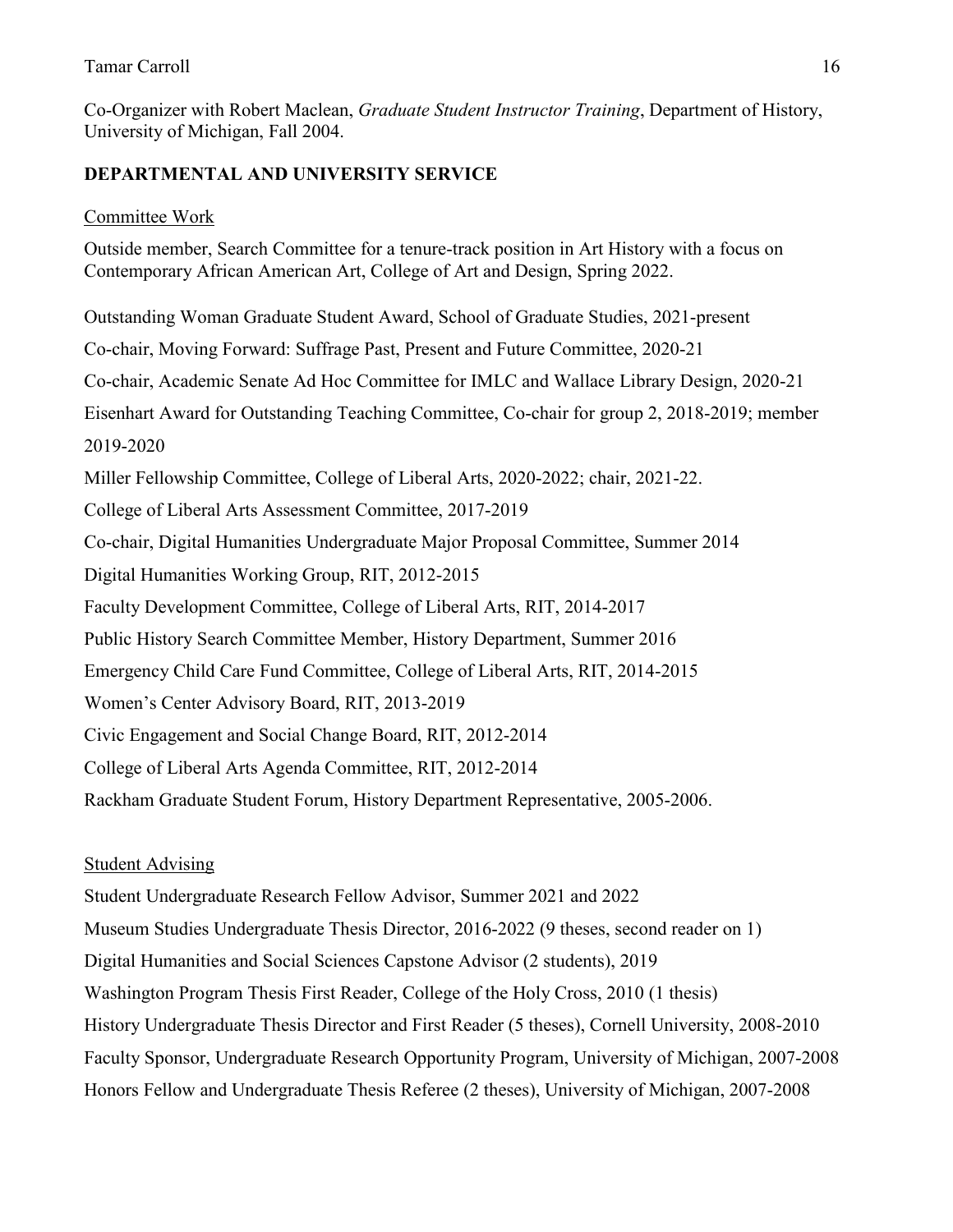# Campus Appearances/Lectures

Panelist, "Virtual Teach-In: *Asian Americans: A Generation Rising*," RIT Diversity Education, Nov.11, 2020.

Exhibition Tours and Talks related to "*Whose Streets? Our Streets!,"*: more than a dozen exhibition tours for RIT classes, RIT alumni, and Rochester city school groups in Fall 2018; talks for RIT 360: The First Year Experience (Fall 2020); talk for Diversity Education webinar, "Using Photography as Activism." (June 15, 2020).

Panelist, "Reflections on Bernie Boston's Flower Power Image," RIT, Nov. 2, 2017

Imagine RIT, exhibit coordinator for Museum Studies and Digital Humanities, May 2017

Imagine RIT, exhibitor, Recovering Rochester's Transgender History, May 2016

Imagine RIT, exhibitor, Community Engaged Research and Scholarship, May 2014

First Year Summer Reading Program Discussion Leader, Cornell University, 2009

Faculty Lecture, Cornell Society for Women and Law, Spring 2009

Faculty Guest Lecture, Phi Alpha Theta (History Honors Society), University of Michigan, 2008

# Event organization and hosting

Jennie Brier, "'I'm Still Surviving': A Women's History of HIV," March 2022.

Laura Warren Hill, public lecture on *Strike the Hammer: The Black Freedom Struggle in Rochester, New York, 1940-1970*, January 2022.

Carol Anderson, spring keynote speaker for Moving Forward: Suffrage Past, Present and Future event on voter suppression and panel discussion with Deborah Hughes, Susan B. Anthony House; Kate Bennett; National Women's Hall of Fame; Samra Brouk, NY State Sentate; and Sarah Clark, NY State Assembly, April 2021.

Martha Jones, fall keynote speaker for Moving Forward: Suffrage Past, Present and Future celebration of suffrage centennial, Oct. 2020.

Panel discussion on Social Documentary Photography featuring Donna Binder, Meg Handler, Joseph Rodriguez, and Victoria Wolcott, for the opening of "*Whose Streets? Our Streets!"* at William Harris Gallery, October 2018.

Carolina Kroon, artists' talk, opening reception of "*Whose Streets? Our Streets*!" at Gallery Q, Out Alliance, Rochester, NY, October 2018.

The Silence Breakers: Dr. Celeste Kidd and Linsday Wrobel of the University of Rochester, discussion of sexual harassment in the academy, March 2018.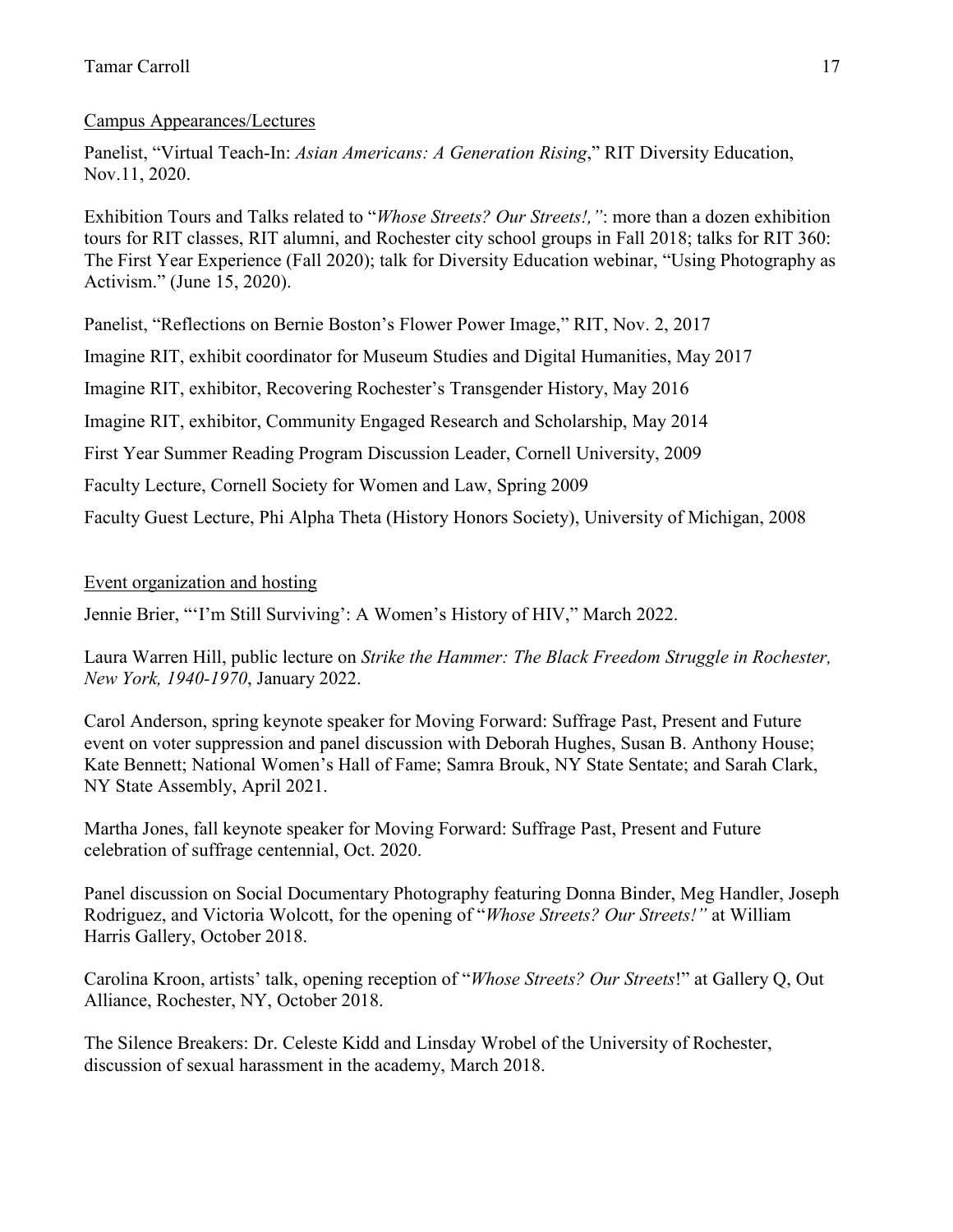Heather S. Thompson, public lecture and faculty development seminar related to her Pulitzer-prize winning *Blood in the Water: The Attica Prison Uprising of 1971 and Its Legacy,* September 2017.

*United in Anger: A History of ACT UP* film screening and discussion with filmmaker Jim Hubbard, April 2013.

# **COMMUNITY OUTREACH, PUBLIC PRESENTATIONS, AND MEDIA APPEARANCES**

Moderator and panelist, "Felix Gonzales-Torres: World AIDS Day Panel Discussion," webinar hosted by RIT City Art Space, Dec. 1, 2020.

"Black Women's Struggle for Suffrage: Lessons and Legacies," virtual webinar presentation, Genesee Country Village and Museum, Nov.4, 2020.

Interviewer, "Voting Rights: Past, Present and Future," *Intersections: The RIT Podcast*, Ep. 38, Nov. 2020.

Moderator, "The Legacy of Stonewall," panel discussion, Rochester Public Library, June 28, 2019.

Invited public presentations related to *Nasty Women and Bad Hombres: Gender and Race in the 2016 US Presidential Election*:

RIT Alumni Webinar, January 9, 2019.

Men in Transition Retirement Group, Jewish Community Center, Nov. 27, 2019 Appearance on WXXI Public Television, "Need to Know Rochester," Nov. 15, 2019. National Organization for Women (NOW) New York State Conference, Monroe Community College, Nov. 18, 2017. "Vote Tilla Scholar's Luncheon," organized by the Susan B. Anthony House, Pittsford Public Library, New York, July 2017, event sponsored in part by the New York Council on the Arts.

Panelist, "Agitation and Social Change," Examining the Legacies of Anthony and Douglass," Geva Theater, Rochester, New York, Oct. 16, 2017.

Invited Talk, "'It Saved My Life:' AIDS and Reproductive Rights Activism in the Creation of Queer Politics," Oneida Community Mansion House, New York, June 2017, lecture and discussion supported by a Humanities New York Action Grant.

Presenter, "From Suffrage to Same-Sex Marriage: Gender and Citizenship Since the Civil War," *A.P. U.S. History Conference*, Strong National Museum of Play, Rochester, March 2017.

Panelist, "Community Organizing Today," Langston Hughes Public Library, Queens, NY, Feb. 2017.

Presenter, "Economic Changes and Gender Roles in the 1970s," *A.P. U.S. History Conference*, Strong National Museum of Play, Rochester, March 2014.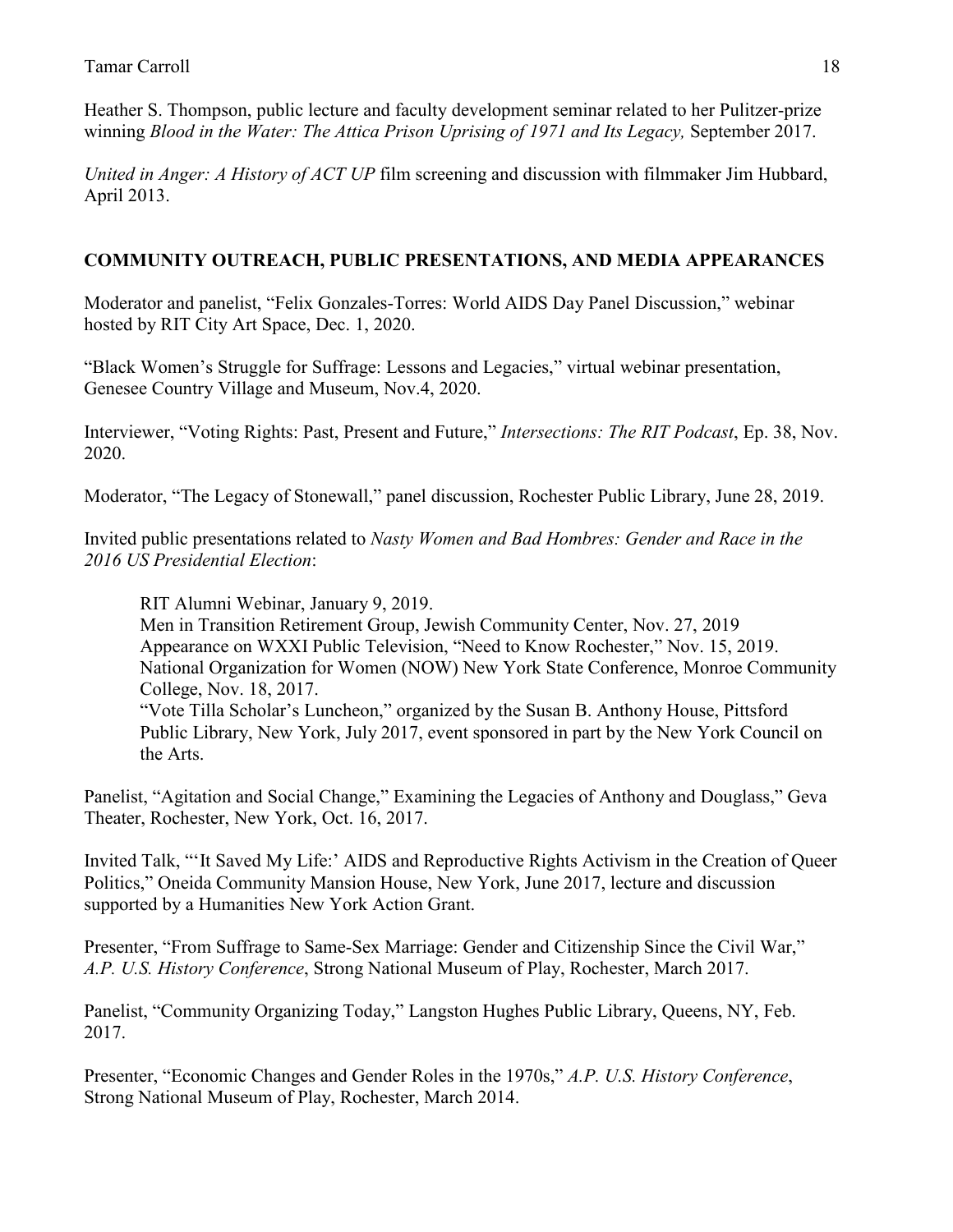Public presentations for the Monroe County Family Farm Fall 2013, Rochester, NY: Westside Farmer's Market, Oct. 1, 2013 Rochester Public Market, Oct. 19, 2013 Appearance on WXXI 1370 Public Radio "The Connection" Oct. 23, 2013 Rochester Public Library main branch, Nov. 9, 2013 Cornell Cooperative Extension of Monroe County Annual Meeting, Nov. 21, 2013

Appearance on WXXI 1370 Public Radio "The Connection" to discuss the film "United in Anger: A History of ACT UP" and AIDS activism, Rochester, April 22, 2013.

Presenter, "Japanese American Internment and the History of the Family," *A.P. U.S. History Conference*, Strong National Museum of Play, Rochester, March 2013.

Instructor for "The History of the Family in the U.S.," Cornell University Prison Program, Auburn Maximum Security Prison, Summer 2009.

Study group leader, Lansing State Juvenile Prison for Girls, 2008-2010.

## **PROFESSIONAL SERVICE**

Panelist, National Endowment for the Humanities, Humanities Collections and References Resources grants, November 2021.

John H. Dunning (Best Book in U.S. History) Prize Committee, American Historical Association, 2019-2022

Susan B. Anthony House & Museum, Trustee, June 2020-present; Chair, Collections & Education Committee, 2021-present. In this role, I am working with Solid Light museum exhibit designers on developing the exhibitions for a new visitor center for the Susan B. Anthony House.

Central New York Humanities Corridor Advisory Board, RIT representative, 2020-present

Scholarly advisor, Program Committee for Anthony Mascioli Rainbow Community Dialogues celebrating the archives of Rochester's LGBTQ History, Rochester Public Library, 2018-2020; cochair, 2021-present.

Editorial Board member, *Rochester History Journal*, 2018-present

Scholar liaison, Program Committee for Vote Tilla Celebration of Centennial of NY State Women's Suffrage, Susan B. Anthony House, Rochester, NY, 2017.

Berkshire Conference Article Prize Committee, 2016-2019.

Program Committee, Social Justice, Migration and the City track, 2017 Berkshire Conference on the History of Women, Genders, and Sexualities, Hofstra University.

Co-organizer, Celebration in honor of the retirement of Regina Morantz-Sanchez, University of Michigan, May 7, 2016.